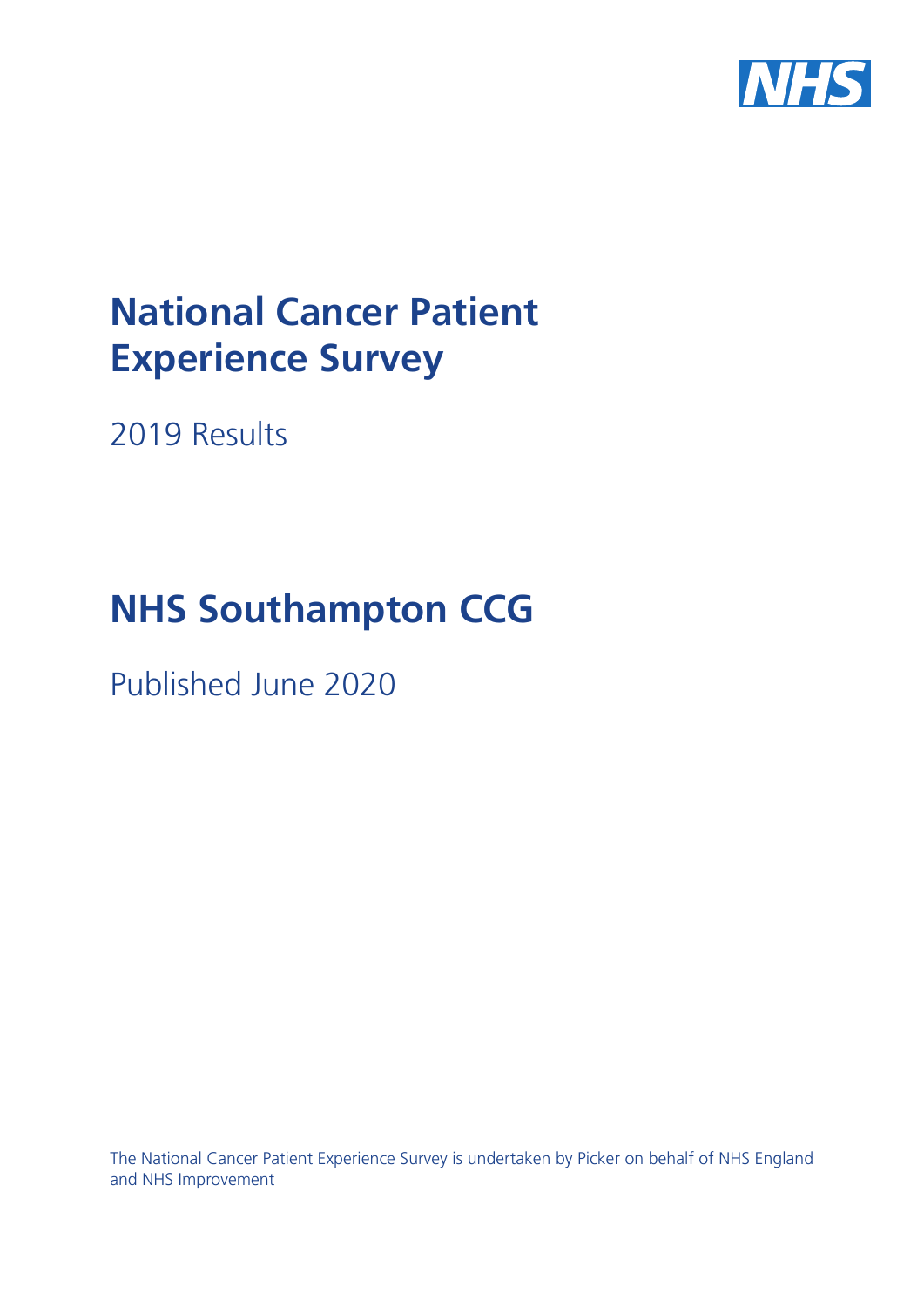# **Executive Summary** Case Mix Adjusted scores

#### **Cancer Dashboard Questions**

The following seven questions are included in phase 1 of the Cancer Dashboard developed by Public Health England and NHS England:

Q61. Patient's average rating of care scored from very poor to very good

| $\Omega$ | $\overline{2}$                                                | 3 | 4 | 5 | 6 | 7 | 8   | 9 | 10                                                                                            |
|----------|---------------------------------------------------------------|---|---|---|---|---|-----|---|-----------------------------------------------------------------------------------------------|
|          |                                                               |   |   |   |   |   | 8.7 |   |                                                                                               |
| 80%      |                                                               |   |   |   |   |   |     |   | Q18. Patient definitely involved as much as they wanted in decisions about care and treatment |
|          |                                                               |   |   |   |   |   |     |   | Q19. Patient given the name of a CNS who would support them through their treatment           |
| 89%      | Q20. Patient found it very or quite easy to contact their CNS |   |   |   |   |   |     |   |                                                                                               |
| 86%      |                                                               |   |   |   |   |   |     |   | Q39. Patient always felt they were treated with respect and dignity while in hospital         |
|          | leaving hospital                                              |   |   |   |   |   |     |   | Q41. Hospital staff told patient who to contact if worried about condition or treatment after |
| 58%      | treatment                                                     |   |   |   |   |   |     |   | Q55. General practice staff definitely did everything they could to support patient during    |

### **Questions Outside Expected Range**

|                                                                                                |            | Case Mix Adjusted Scores   |                            |                   |
|------------------------------------------------------------------------------------------------|------------|----------------------------|----------------------------|-------------------|
|                                                                                                | 2019 Score | Lower<br>Expected<br>Range | Upper<br>Expected<br>Range | National<br>Score |
| Q60. Someone discussed with patient whether they would like to take part in cancer<br>research | 50%        | 20%                        | 40%                        | 30%               |

|                                                                                                          |            | Case Mix Adjusted Scores   |                            |                   |
|----------------------------------------------------------------------------------------------------------|------------|----------------------------|----------------------------|-------------------|
|                                                                                                          | 2019 Score | Lower<br>Expected<br>Range | Upper<br>Expected<br>Range | National<br>Score |
| Q37. Patient definitely found hospital staff to discuss worries or fears during their inpatient<br>visit | 40%        | 41%                        | 63%                        | 52%               |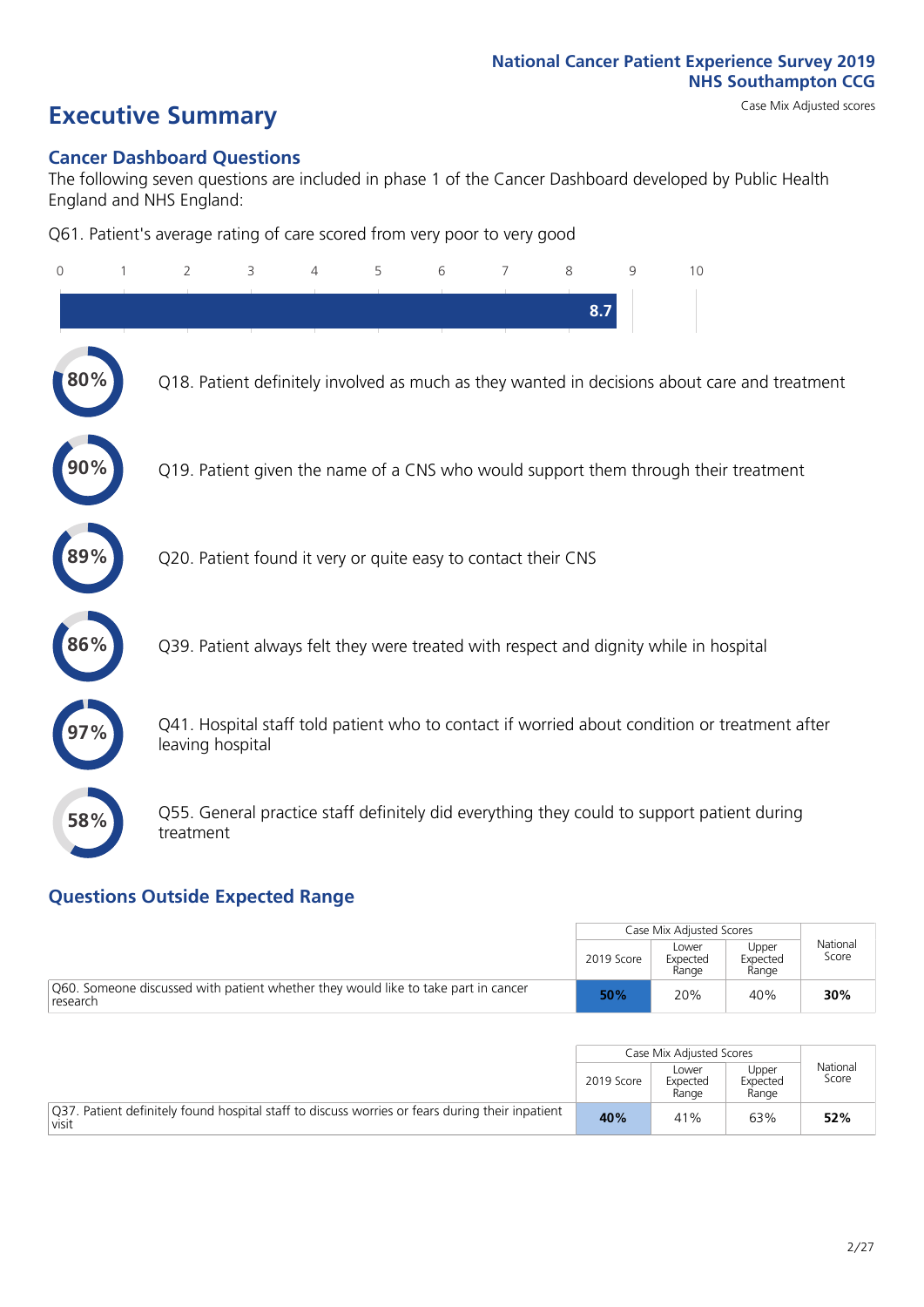## **Introduction**

The National Cancer Patient Experience Survey 2019 is the ninth iteration of the survey first undertaken in 2010. It has been designed to monitor national progress on cancer care; to provide information to drive local quality improvements; to assist commissioners and providers of cancer care; and to inform the work of the various charities and stakeholder groups supporting cancer patients.

The survey was overseen by a national Cancer Patient Experience Advisory Group. This Advisory Group set the principles and objectives of the survey programme and guided questionnaire development. The survey was commissioned and managed by NHS England. The survey provider, Picker, is responsible for designing, running and analysing the survey.

The 2019 survey involved 143 NHS Trusts. Out of 111,366 people, 67,858 people responded to the survey, yielding a response rate of 61%.

# **Methodology**

#### **Eligibility, eldwork and survey methods**

The sample for the survey included all adult (aged 16 and over) NHS patients, with a confirmed primary diagnosis of cancer, discharged from an NHS Trust after an inpatient episode or day case attendance for cancer related treatment in the months of April, May and June 2019. The fieldwork for the survey was undertaken between December 2019 and March 2020.

As in the previous four years, the survey used a mixed mode methodology. Questionnaires were sent by post, with two reminders where necessary, but also included an option to complete the questionnaire online. A Freephone helpline and email was available for respondents to opt out, ask questions about the survey, enable them to complete their questionnaire over the phone and provide access to a translation and interpreting facility for those whose first language was not English.

#### **Case-mix adjustment**

Both unadjusted and adjusted scores are presented in this report. Case-mix adjusted scores allows us to account for the impact that differing patient populations might have on results. By using the case-mix adjusted estimates we can obtain a greater understanding of how a CCG is performing given their patient population. The factors taken into account in this case-mix adjustment are gender, age, ethnic group, deprivation, and tumour group.

#### **Scoring methodology**

Fifty-two questions from the questionnaire are scored as these questions relate directly to patient experience. For all but one question (Q61), scores are presented as the percentage of positive responses out of all scored responses. For Q61, respondents rate their overall care on a scale of 0 to 10, of which the average was calculated for this question's presented score. The percentages in this report have been rounded to the nearest percentage point. Therefore, in some cases the figures do not appear to add up to 100%.

#### **Statistical significance**

In the reporting of 2019 results, appropriate statistical tests have been undertaken to identify unadjusted scores for which the change over time is 'statistically significant'. Thirty-seven scored questions in 2019 have been compared with those of 2018 and a statistically significant change between the two years has been reported where identified.

For the scored questions that are comparable beyond 2018, statistically significant change over the five years has also been reported where identified. A statistically significant difference means that the change in the result is very unlikely to have occurred by sampling variation.

#### **Suppression**

#### **Question-level suppression**

For scores where the base size per question is  $<$ 21, the score will be suppressed and replaced with an asterisk (\*). The base size will include neutral response options.

#### **Double suppression**

If any group within a particular sub-group breakdown (such as the tumour group breakdown) has <21 responses, then the figure for this particular group is suppressed and replaced with an asterisk (\*). If there is only one group within the sub-group breakdown that has <21 respondents, and is therefore suppressed, the group with the next lowest number of respondents is also supressed and replaced with an asterisk (\*) (regardless if it is greater than or less than 21).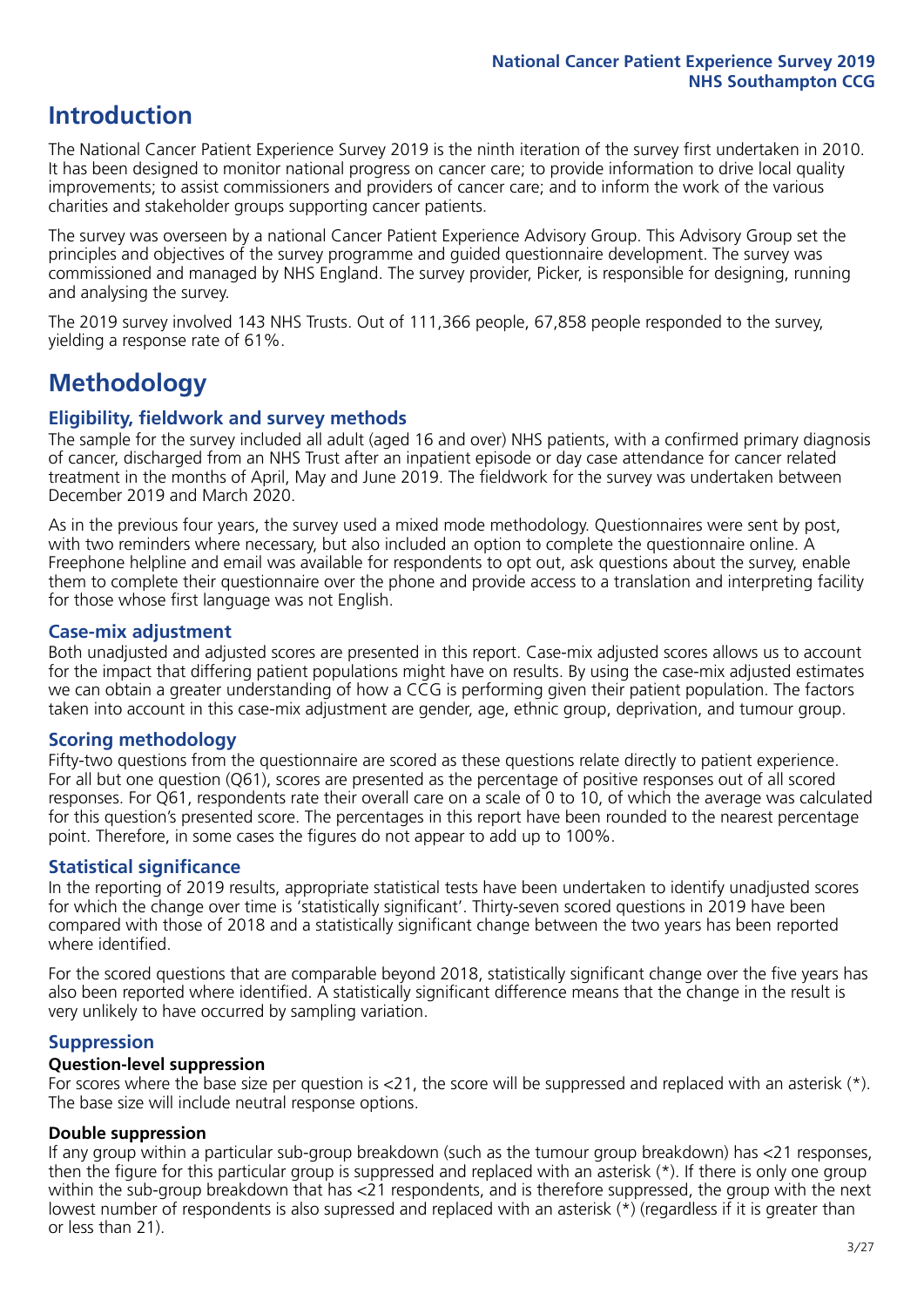# **Understanding the results**

This report shows how this CCG scored for each question in the survey, compared with national results and previous year's results. It is aimed at helping individual CCGs to understand their performance and identify areas for local improvement. Below is a description of the type of results presented within this report and how to understand them.

#### **Expected range charts**

The expected range charts in this report show a bar with the lowest and highest score received for each question nationally. Within this bar, an expected range is given (in grey) and a black diamond represents the actual score for this CCG.

CCGs whose score is above the upper limit of the expected range (in the dark blue) are positive outliers, with a score statistically significantly higher than the national mean. This indicates that the CCG performs better than what CCGs of the same size and demographics are expected to perform. The opposite is true if the score is below the lower limit of the expected range (in the light blue); these are negative outliers. For scores within the expected range (in the grey), the score is what we would expect given the CCG's size and demographics.

#### **Comparability tables**

The comparability tables show the 2018 and 2019 unadjusted scores for this CCG for each scored question. If there is a significant change from 2018 and 2019 or overall from 2015 to 2019, an arrow will be presented for the direction of change. The adjusted 2019 score will also be presented for each scored question along with the lower and upper expected range and national score. Scores above the upper limit of the expected range will be highlighted dark blue, scores below the lower limit of the expected range will be highlighted light blue, and scores within the lower and upper limit of the expected ranges will be highlighted grey.

#### **Tumour type tables**

The tumour type tables show the unadjusted scores for each scored question for each of the 13 tumour groups. The national score for that tumour group is also shown. Unadjusted scores for the same tumour type across different CCGs may not be comparable, as they do not account for the impact that differing patient populations might have on results. Central nervous system is abbreviated as 'CNS' and lower gastrointestinal tract is abbreviated as 'LGT' throughout this report.

#### **Year on year charts**

The year on year charts show five columns representing the unadjusted scores of the last five years (2015, 2016, 2017, 2018 and 2019) for each scored question.

#### **Notes on specific questions**

Following the development phase of the 2019 survey, several changes were made to the questionnaire. Six scored questions were amended (Q5, Q18, Q30, Q35, Q56 and Q60) and one non-scored question (Q29) was amended that impacted the comparability of questions Q30 to Q41. Of all questions changed or impacted by change, only Q60 is presented with historical comparisons; though the results should be interpreted with caution.

#### **Unadjusted data and case-mix adjusted data**

Unadjusted data should be used to see the actual responses from patients relating to the CCG. Case-mix adjusted data, together with expected ranges, should be used to understand whether the results are significantly higher or lower than national results taking account of the patient mix.

## **Further information**

This research was carried out in accordance with the international standard for organisations conducting social research (accreditation to ISO20252:2012; certificate number GB08/74322). The 2019 survey data has been produced and published in line with the Code of Practice for Official Statistics.

For more information on the methodology, please see the Technical Document. It can be viewed along with the 2019 questionnaire and survey quidance on the website at [www.ncpes.co.uk](https://www.ncpes.co.uk/supporting-documents). For all other outputs at National, Trust, CCG and Cancer Alliance level, please see the PDF reports, Excel tables and dashboards at [www.ncpes.co.uk.](https://www.ncpes.co.uk/current-results)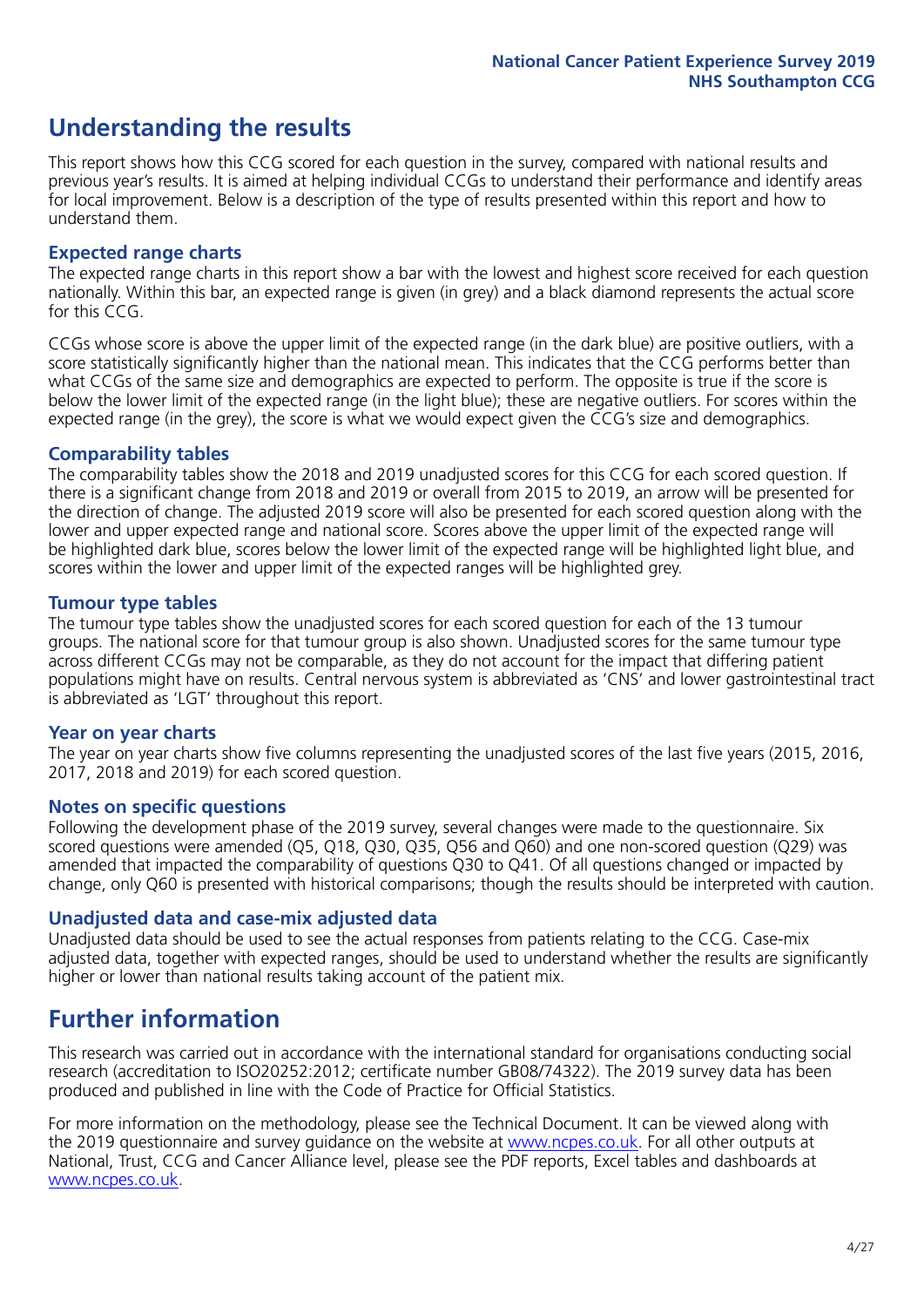### **Response Rate**

#### **Overall Response Rate**

183 patients responded out of a total of 312 patients, resulting in a response rate of 59%.

|          | Sample Size | Adjusted<br>Sample | Completed | Response Rate |
|----------|-------------|--------------------|-----------|---------------|
| CCG      | 343         | 312                | 183       | 59%           |
| National | 119,855     | 111.366            | 67,858    | 61%           |

#### **Respondents by Survey Type**

|                            | Number of<br>Respondents |
|----------------------------|--------------------------|
| Online                     | 15                       |
| Paper                      | 168                      |
| Phone                      |                          |
| <b>Translation Service</b> |                          |

#### **Respondents by Tumour Group**

|                      | Number of<br>Respondents |
|----------------------|--------------------------|
| <b>Brain / CNS</b>   | ∩                        |
| <b>Breast</b>        | 38                       |
| Colorectal / LGT     | 24                       |
| Gynaecological       | 10                       |
| Haematological       | 31                       |
| <b>Head and Neck</b> | 6                        |
| Lung                 | 16                       |
| Prostate             | 23                       |
| Sarcoma              | 1                        |
| Skin                 | 4                        |
| Upper Gastro         | 6                        |
| Urological           | 23                       |
| Other                | 1                        |

#### **Respondents by Age and Gender**

Respondents year of birth has been used to determine age. This information has been amalgamated into 8 age bands. The age and gender distribution for the CCG was as follows:

|        | Age 16-24 | Age 25-34 | Age 35-44 | Age 45-54 | Age 55-64 | Age 65-74 | Age 75-84 | Age 85+ | Total |
|--------|-----------|-----------|-----------|-----------|-----------|-----------|-----------|---------|-------|
| Male   |           |           |           |           | 28        | 34        | 22        |         | 96    |
| Female |           |           |           | 18        | 18        | 30        |           |         | 87    |
| Total  |           |           | b         | 24        | 46        | 64        | 33        |         | 183   |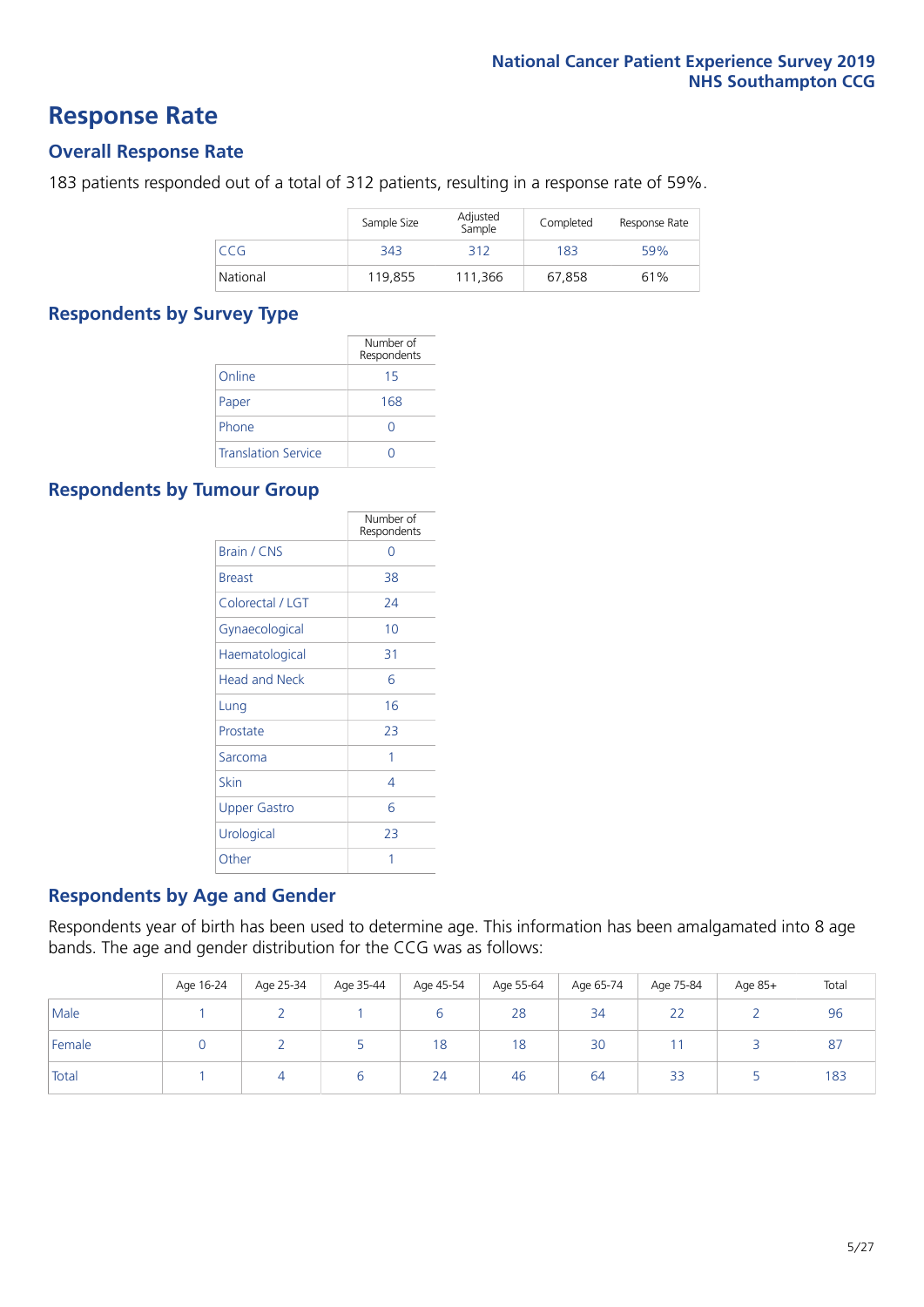# **Expected Range Charts**

| Lower Expected Range<br>Average                                                                                                                                                                                                                                                                                                                                                                                                                                                                                             |    |     | Upper Expected Range |     |     |            |     | Case Mix Adjusted Score  |                          |                 |
|-----------------------------------------------------------------------------------------------------------------------------------------------------------------------------------------------------------------------------------------------------------------------------------------------------------------------------------------------------------------------------------------------------------------------------------------------------------------------------------------------------------------------------|----|-----|----------------------|-----|-----|------------|-----|--------------------------|--------------------------|-----------------|
| <b>SEEING YOUR GP</b><br>Q1. Saw GP once or twice before being told they needed to go to<br>hospital<br>Q2. Patient thought they were seen as soon as necessary                                                                                                                                                                                                                                                                                                                                                             | 0% | 10% | 20%                  | 30% | 40% | 50%        | 60% | 70%<br>74%               | 80%<br>84%               | 90% 100%        |
| <b>DIAGNOSTIC TESTS</b><br>Q5. Received all the information needed about the test<br>Q6. The length of time waiting for the test to be done was about<br>right<br>Q7. Test results explained in completely understandable way                                                                                                                                                                                                                                                                                               | 0% | 10% | 20%                  | 30% | 40% | 50%        | 60% | 70%<br>76%               | 80%<br>88%               | 90% 100%<br>95% |
| <b>FINDING OUT WHAT WAS WRONG WITH YOU</b><br>Q10. Patient told they could bring a family member or friend when<br>first told they had cancer<br>Q11. Patient felt they were told sensitively that they had cancer<br>Q12. Patient completely understood the explanation of what was<br>wrong<br>Q13. Patient given easy to understand written information about<br>the type of cancer they had                                                                                                                             | 0% | 10% | 20%                  | 30% | 40% | 50%        | 60% | 70%<br>72%<br>74%<br>72% | 80%<br>86%               | 90% 100%        |
| <b>DECIDING THE BEST TREATMENT FOR YOU</b><br>Q14. Patient felt that treatment options were completely explained<br>Q15. Patient felt possible side effects were definitely explained in<br>an understandable way<br>Q16. Patient definitely given practical advice and support in dealing<br>with side effects of treatment<br>Q17. Patient definitely told about side effects that could affect<br>them in the future<br>Q18. Patient definitely involved as much as they wanted in<br>decisions about care and treatment | 0% | 10% | 20%                  | 30% | 40% | 50%<br>54% | 60% | 70%<br>71%<br>71%        | 80%<br>86%<br>80%        | 90% 100%        |
| <b>CLINICAL NURSE SPECIALIST (CNS)</b><br>Q19. Patient given the name of a CNS who would support them<br>through their treatment<br>Q20. Patient found it very or quite easy to contact their CNS<br>Q21. Patient got understandable answers to important questions<br>all or most of the time                                                                                                                                                                                                                              | 0% |     | 10% 20%              | 30% | 40% | 50%        | 60% | 70%                      | 80%<br>90%<br>89%<br>87% | 90% 100%        |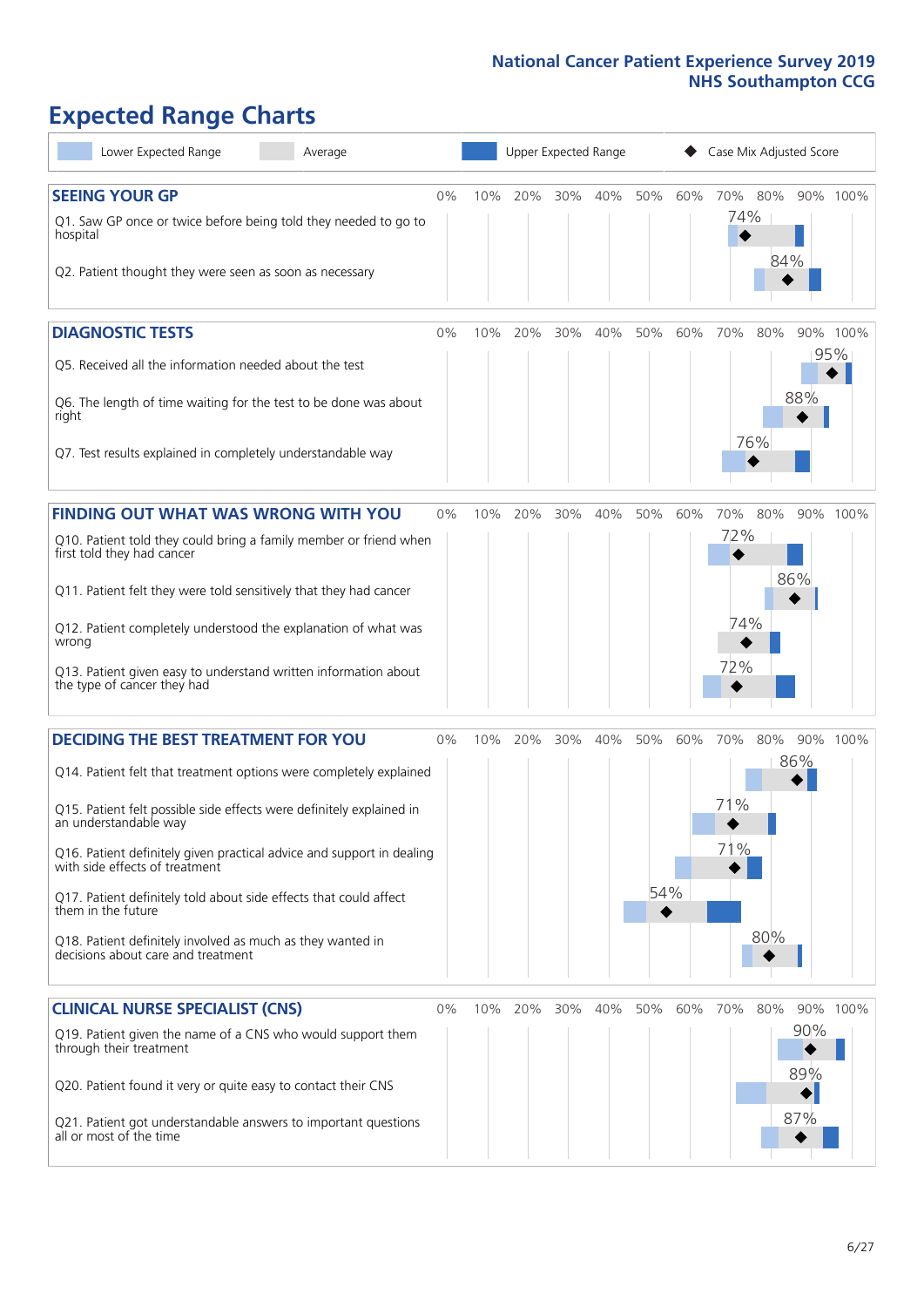# **Expected Range Charts**

| Lower Expected Range<br>Average                                                                                                                                                                                                                                                                                                                                                                                                 |       |     |     |     | Upper Expected Range |     |            |            | Case Mix Adjusted Score  |                 |
|---------------------------------------------------------------------------------------------------------------------------------------------------------------------------------------------------------------------------------------------------------------------------------------------------------------------------------------------------------------------------------------------------------------------------------|-------|-----|-----|-----|----------------------|-----|------------|------------|--------------------------|-----------------|
| <b>SUPPORT FOR PEOPLE WITH CANCER</b><br>Q22. Hospital staff gave information about support or self-help<br>groups for people with cancer<br>Q23. Hospital staff discussed or gave information about the impact<br>cancer could have on day to day activities<br>Q24. Hospital staff gave information on getting financial help or<br>possible benefits<br>Q25. Hospital staff told patient they could get free prescriptions   | $0\%$ | 10% | 20% | 30% | 40%                  | 50% | 60%<br>56% | 70%        | 80%<br>88%<br>85%<br>79% | 90% 100%        |
|                                                                                                                                                                                                                                                                                                                                                                                                                                 |       |     |     |     |                      |     |            |            |                          |                 |
| <b>OPERATIONS</b><br>Q27. Beforehand, patient had all the information needed about the<br>operation<br>Q28. Afterwards, staff completely explained how operation had<br>gone in understandable way                                                                                                                                                                                                                              | $0\%$ | 10% | 20% | 30% | 40%                  | 50% | 60%        | 70%        | 80%<br>83%               | 90% 100%<br>94% |
| <b>HOSPITAL CARE AS AN INPATIENT</b><br>Q30. Hospital staff didn't talk in front of patient as if patient wasn't<br>there                                                                                                                                                                                                                                                                                                       | 0%    | 10% | 20% | 30% | 40%                  | 50% | 60%        | 70%        | 80%<br>84%               | 90% 100%        |
| Q31. Patient had confidence and trust in all doctors treating them<br>Q32. Patient's family or someone close definitely felt able to talk to<br>a doctor<br>Q33. Patient had confidence and trust in all the ward nurses<br>treating them                                                                                                                                                                                       |       |     |     |     |                      |     |            | 74%<br>75% | 86%                      |                 |
| Q34. Patient thought there were always or nearly always enough<br>nurses on duty to care for them<br>Q35. All hospital staff asked patient what name they prefer to be<br>called by<br>Q36. Patient always given enough privacy when discussing                                                                                                                                                                                 |       |     |     |     |                      |     |            | 69%<br>72% | 85%                      |                 |
| condition or treatment<br>Q37. Patient definitely found hospital staff to discuss worries or<br>fears during their inpatient visit<br>Q38. Hospital staff definitely did everything they could to help<br>control pain<br>Q39. Patient always felt they were treated with respect and dignity<br>while in hospital<br>Q40. Patient given clear written information about what should or<br>should not do after leaving hospital |       |     |     |     | 40%                  |     |            |            | 83%<br>86%<br>88%        | 97%             |
| Q41. Hospital staff told patient who to contact if worried about<br>condition or treatment after leaving hospital                                                                                                                                                                                                                                                                                                               |       |     |     |     |                      |     |            |            |                          |                 |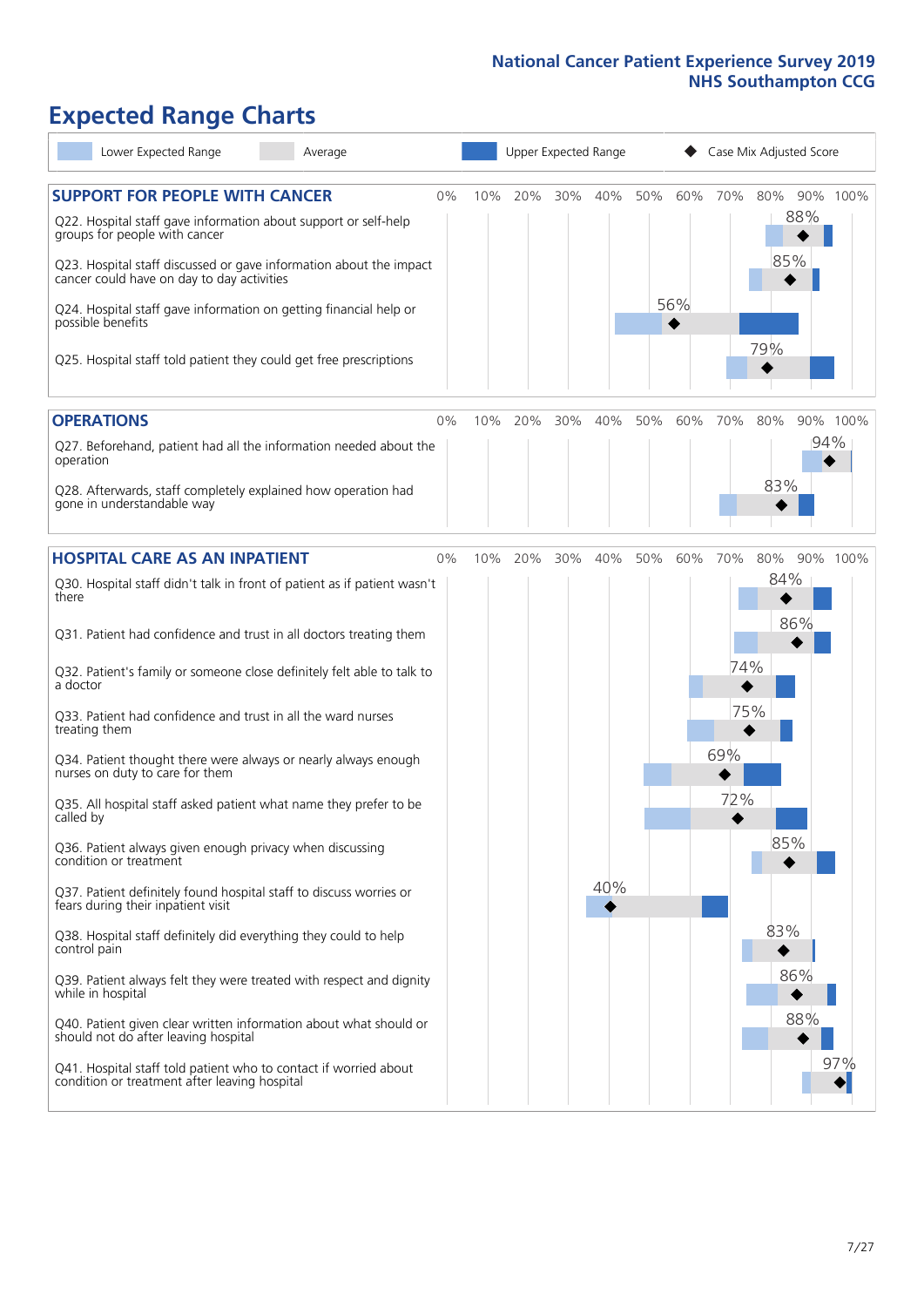# **Expected Range Charts**

| Lower Expected Range<br>Average                                                                                       |    |     |     | Upper Expected Range |     |     |          |     |     | Case Mix Adjusted Score |          |
|-----------------------------------------------------------------------------------------------------------------------|----|-----|-----|----------------------|-----|-----|----------|-----|-----|-------------------------|----------|
| <b>HOSPITAL CARE AS A DAY PATIENT / OUTPATIENT 0%</b>                                                                 |    | 10% | 20% | 30%                  | 40% | 50% | 60%      | 70% | 80% |                         | 90% 100% |
| Q43. Patient definitely found hospital staff to discuss worries or<br>fears during their outpatient or day case visit |    |     |     |                      |     |     |          |     | 77% |                         |          |
| Q44. Cancer doctor had the right documents at patient's last<br>outpatient appointment                                |    |     |     |                      |     |     |          |     |     |                         | 98%      |
| Q46. Beforehand patient completely had all information needed<br>about radiotherapy treatment                         |    |     |     |                      |     |     |          |     |     | 89%                     |          |
| Q47. Patient completely given understandable information about<br>whether radiotherapy was working                    |    |     |     |                      |     |     | 62%      |     |     |                         |          |
| Q49. Beforehand patient completely had all information needed<br>about chemotherapy treatment                         |    |     |     |                      |     |     |          |     | 82% |                         |          |
| Q50. Patient given enough information about whether<br>chemotherapy was working in a completely understandable way    |    |     |     |                      |     |     |          | 73% |     |                         |          |
| <b>HOME CARE AND SUPPORT</b>                                                                                          | 0% | 10% | 20% | 30%                  | 40% | 50% | 60%      | 70% | 80% |                         | 90% 100% |
| Q51. Hospital staff definitely gave family or someone close all the<br>information needed to help care at home        |    |     |     |                      |     |     |          | 65% |     |                         |          |
| Q52. Patient definitely given enough support from health or social<br>services during treatment                       |    |     |     |                      |     | 53% |          |     |     |                         |          |
| Q53. Patient definitely given enough support from health or social<br>services after treatment                        |    |     |     |                      | 38% |     |          |     |     |                         |          |
| <b>CARE FROM YOUR GENERAL PRACTICE</b>                                                                                | 0% | 10% | 20% | $30\%$               | 40% | 50% | 60%      | 70% | 80% |                         | 90% 100% |
| Q54. GP given enough information about patient's condition and<br>treatment                                           |    |     |     |                      |     |     |          |     |     |                         | 96%      |
| Q55. General practice staff definitely did everything they could to<br>support patient during treatment               |    |     |     |                      |     |     | 58%      |     |     |                         |          |
| <b>YOUR OVERALL NHS CARE</b>                                                                                          | 0% | 10% | 20% | 30%                  | 40% | 50% | 60%      | 70% | 80% |                         | 90% 100% |
| Q56. Different people treating and caring for patient always work<br>well together to give best possible care         |    |     |     |                      |     |     |          | 73% |     |                         |          |
| Q57. Patient given a care plan                                                                                        |    |     |     | 32%                  |     |     |          |     |     |                         |          |
| Q58. Overall the administration of care was good or very good                                                         |    |     |     |                      |     |     |          |     |     | 91%                     |          |
| Q59. Patient felt length of time for attending clinics and<br>appointments for cancer was about right                 |    |     |     |                      |     |     | 63%<br>◆ |     |     |                         |          |
| Q60. Someone discussed with patient whether they would like to<br>take part in cancer research                        |    |     |     |                      |     | 50% |          |     |     |                         |          |
|                                                                                                                       | 0  |     | 2   | 3                    | 4   | 5   | 6        |     | 8   | 9                       | 10       |
| Q61. Patient's average rating of care scored from very poor to very<br>good                                           |    |     |     |                      |     |     |          |     |     | 8.7                     |          |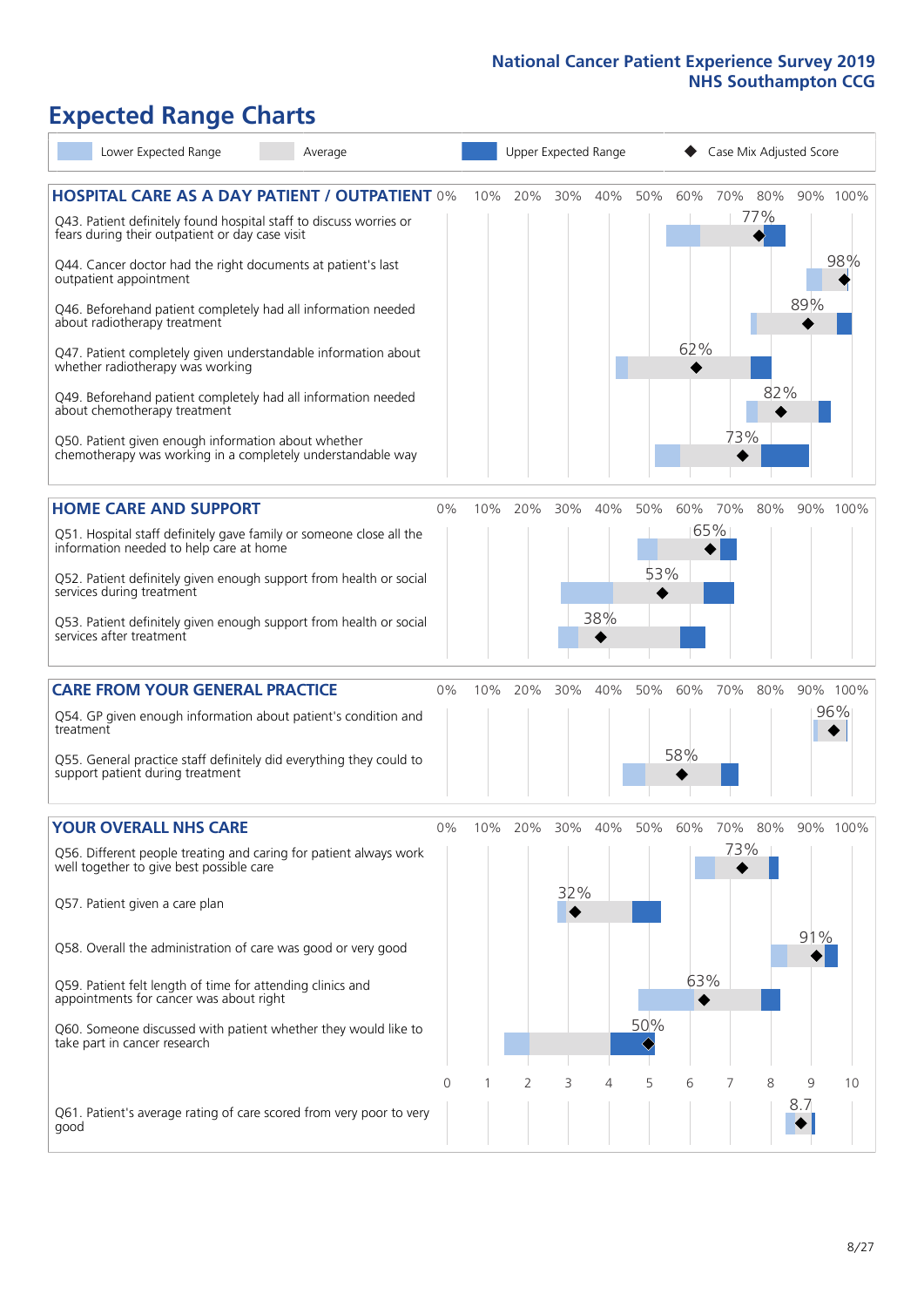# **Comparability Tables**

\* Indicates where a score has been suppressed because there are less than 21 responses.

\*\* No score available for 2018.

 $\triangle$  or  $\nabla$ 

Change 2018-2019: Indicates where 2019 score is significantly higher or lower than 2018 score Change Overall: Indicates significant change overall (2015, 2016, 2017, 2018 and 2019).

Adjusted Score below Lower Expected Range Adjusted Score between Upper and Lower Expected Ranges Adjusted Score above Upper Expected Range

|                                                                             |           |               | Unadjusted Scores |               |                         |                   |               | Case Mix Adjusted Scores                   |                |                   |
|-----------------------------------------------------------------------------|-----------|---------------|-------------------|---------------|-------------------------|-------------------|---------------|--------------------------------------------|----------------|-------------------|
|                                                                             | 2018<br>n | 2018<br>Score | 2019<br>n         | 2019<br>Score | Change<br>2018-<br>2019 | Change<br>Overall | 2019<br>Score | Lower<br><b>Expected Expected</b><br>Range | Upper<br>Range | National<br>Score |
| <b>SEEING YOUR GP</b>                                                       |           |               |                   |               |                         |                   |               |                                            |                |                   |
| Q1. Saw GP once or twice before being told they needed to go<br>to hospital | 149       | 72%           | 130               | 72%           |                         |                   | 74%           | 72%                                        | 86%            | 79%               |
| Q2. Patient thought they were seen as soon as necessary                     | 214       | 82%           | 177               | 84%           |                         |                   | 84%           | 79%                                        | 89%            | 84%               |
| <b>DIAGNOSTIC TESTS</b>                                                     |           |               |                   |               |                         |                   |               |                                            |                |                   |

| O5. Received all the information needed about the test                    | $***$ | **  | 51  | 95% |  | 95% | 92% | 98% | 95% |
|---------------------------------------------------------------------------|-------|-----|-----|-----|--|-----|-----|-----|-----|
| Q6. The length of time waiting for the test to be done was<br>about right | 183   | 88% | 61ء | 88% |  | 88% | 83% | 93% | 88% |
| Q7. Test results explained in completely understandable way               | 189   | 78% | 62  | 75% |  | 76% | 74% | 86% | 80% |

| <b>FINDING OUT WHAT WAS WRONG WITH YOU</b>                                                      |     |     |     |     |     |     |     |     |
|-------------------------------------------------------------------------------------------------|-----|-----|-----|-----|-----|-----|-----|-----|
| Q10. Patient told they could bring a family member or friend<br>when first told they had cancer | 191 | 77% | 172 | 72% | 72% | 70% | 84% | 77% |
| Q11. Patient felt they were told sensitively that they had cancer                               | 218 | 86% | 182 | 86% | 86% | 81% | 91% | 86% |
| Q12. Patient completely understood the explanation of what<br>was wrong                         | 218 | 68% | 183 | 73% | 74% | 67% | 80% | 73% |
| Q13. Patient given easy to understand written information<br>about the type of cancer they had  | 187 | 71% | 158 | 72% | 72% | 68% | 81% | 74% |

| <b>DECIDING THE BEST TREATMENT FOR YOU</b>                                                              |      |      |     |     |  |     |     |     |     |
|---------------------------------------------------------------------------------------------------------|------|------|-----|-----|--|-----|-----|-----|-----|
| Q14. Patient felt that treatment options were completely<br>explained                                   | 193  | 82%  | 168 | 87% |  | 86% | 78% | 89% | 83% |
| Q15. Patient felt possible side effects were definitely explained<br>in an understandable way           | 205  | 75%  | 178 | 72% |  | 71% | 66% | 79% | 73% |
| Q16. Patient definitely given practical advice and support in<br>dealing with side effects of treatment | 207  | 69%  | 175 | 71% |  | 71% | 60% | 74% | 67% |
| Q17. Patient definitely told about side effects that could affect<br>them in the future                 | 189  | 59%  | 168 | 56% |  | 54% | 49% | 64% | 57% |
| Q18. Patient definitely involved as much as they wanted in<br>decisions about care and treatment        | $**$ | $**$ | 182 | 79% |  | 80% | 75% | 87% | 81% |

| <b>CLINICAL NURSE SPECIALIST (CNS)</b>                                                    |                 |     |     |     |  |     |     |     |     |
|-------------------------------------------------------------------------------------------|-----------------|-----|-----|-----|--|-----|-----|-----|-----|
| Q19. Patient given the name of a CNS who would support them<br>through their treatment    | 202             | 93% | 178 | 90% |  | 90% | 88% | 96% | 92% |
| Q20. Patient found it very or quite easy to contact their CNS                             | 161             | 88% | 147 | 88% |  | 89% | 79% | 91% | 85% |
| Q21. Patient got understandable answers to important<br>questions all or most of the time | 15 <sup>′</sup> | 89% | 139 | 86% |  | 87% | 82% | 93% | 87% |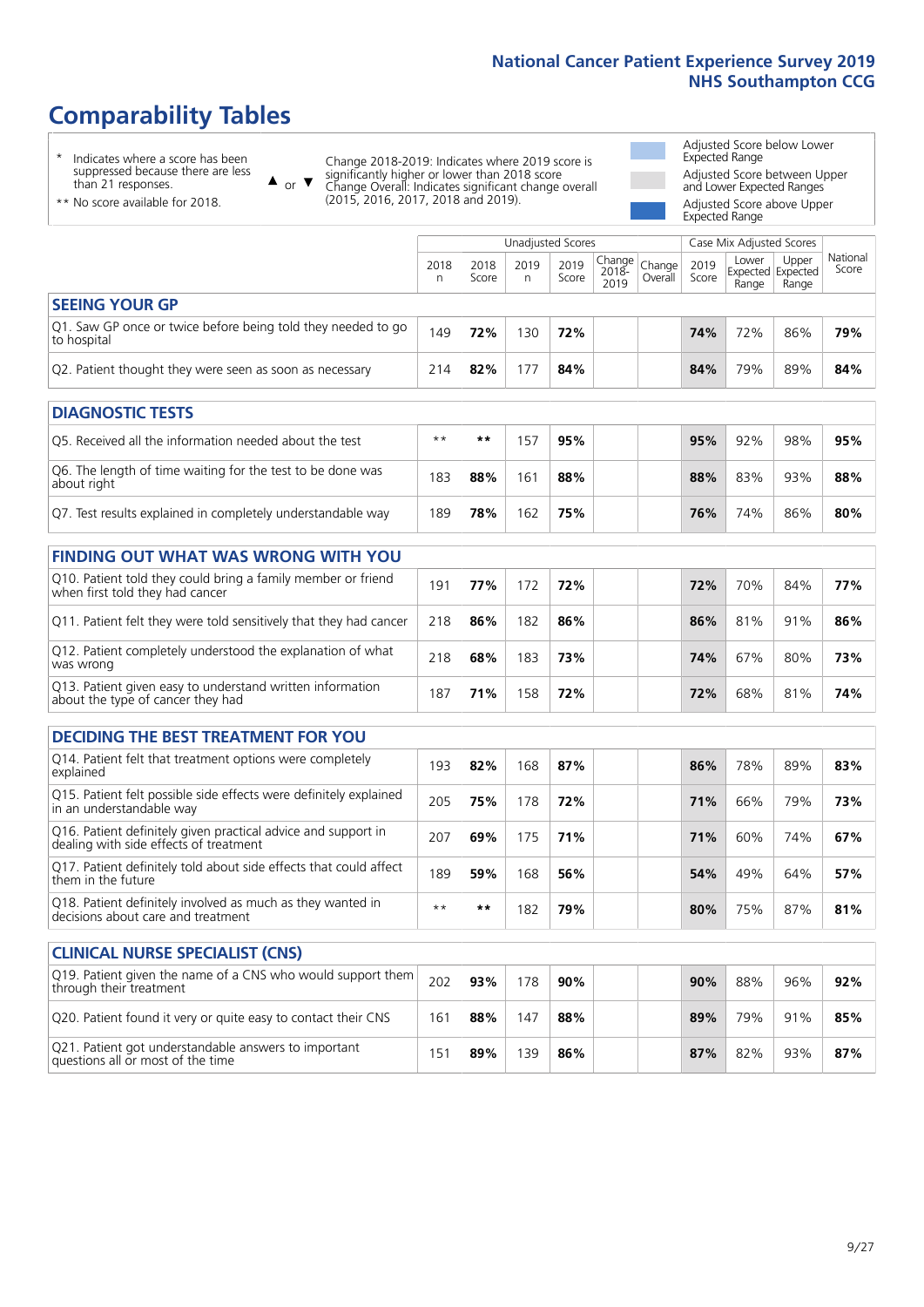# **Comparability Tables**

\* Indicates where a score has been suppressed because there are less than 21 responses.

\*\* No score available for 2018.

 $\triangle$  or  $\nabla$ 

Change 2018-2019: Indicates where 2019 score is significantly higher or lower than 2018 score Change Overall: Indicates significant change overall (2015, 2016, 2017, 2018 and 2019).

Adjusted Score below Lower Expected Range Adjusted Score between Upper and Lower Expected Ranges Adjusted Score above Upper Expected Range

|                                                                                                                   |              |               |            | <b>Unadjusted Scores</b> |                            |                   |               | Case Mix Adjusted Scores            |                |                   |
|-------------------------------------------------------------------------------------------------------------------|--------------|---------------|------------|--------------------------|----------------------------|-------------------|---------------|-------------------------------------|----------------|-------------------|
|                                                                                                                   | 2018<br>n    | 2018<br>Score | 2019<br>n. | 2019<br>Score            | Change<br>$2018 -$<br>2019 | Change<br>Overall | 2019<br>Score | Lower<br>Expected Expected<br>Range | Upper<br>Range | National<br>Score |
| <b>SUPPORT FOR PEOPLE WITH CANCER</b>                                                                             |              |               |            |                          |                            |                   |               |                                     |                |                   |
| Q22. Hospital staff gave information about support or self-help<br>groups for people with cancer                  | 163          | 89%           | 155        | 88%                      |                            |                   | 88%           | 83%                                 | 93%            | 88%               |
| Q23. Hospital staff discussed or gave information about the<br>impact cancer could have on day to day activities  | 148          | 89%           | 132        | 85%                      |                            | ▲                 | 85%           | 78%                                 | 90%            | 84%               |
| Q24. Hospital staff gave information on getting financial help or<br>possible benefits                            | 113          | 53%           | 101        | 56%                      |                            | ▲                 | 56%           | 53%                                 | 72%            | 63%               |
| Q25. Hospital staff told patient they could get free prescriptions                                                | 103          | 82%           | 94         | 77%                      |                            |                   | 79%           | 74%                                 | 90%            | 82%               |
| <b>OPERATIONS</b>                                                                                                 |              |               |            |                          |                            |                   |               |                                     |                |                   |
| Q27. Beforehand, patient had all the information needed about<br>the operation                                    | 111          | 95%           | 109        | 94%                      |                            |                   | 94%           | 93%                                 | 100%           | 96%               |
| Q28. Afterwards, staff completely explained how operation had<br>gone in understandable way                       | 110          | 78%           | 107        | 82%                      |                            |                   | 83%           | 71%                                 | 87%            | 79%               |
| <b>HOSPITAL CARE AS AN INPATIENT</b>                                                                              |              |               |            |                          |                            |                   |               |                                     |                |                   |
| Q30. Hospital staff didn't talk in front of patient as if patient<br>wasn't there                                 | $**$         | **            | 110        | 83%                      |                            |                   | 84%           | 77%                                 | 91%            | 84%               |
| Q31. Patient had confidence and trust in all doctors treating<br>them                                             | $* *$        | $***$         | 109        | 86%                      |                            |                   | 86%           | 77%                                 | 91%            | 84%               |
| Q32. Patient's family or someone close definitely felt able to talk<br>to a doctor                                | $* *$        | **            | 93         | 74%                      |                            |                   | 74%           | 63%                                 | 81%            | 72%               |
| O33. Patient had confidence and trust in all the ward nurses<br>treating them                                     | $**$         | **            | 110        | 75%                      |                            |                   | 75%           | 66%                                 | 82%            | 74%               |
| Q34. Patient thought there were always or nearly always<br>enough nurses on duty to care for them                 | $* *$        | **            | 110        | 68%                      |                            |                   | 69%           | 55%                                 | 73%            | 64%               |
| Q35. All hospital staff asked patient what name they prefer to<br>be called by                                    | $* *$        | **            | 109        | 72%                      |                            |                   | 72%           | 60%                                 | 81%            | 71%               |
| Q36. Patient always given enough privacy when discussing<br>condition or treatment                                | $\star\star$ | **            | 109        | 84%                      |                            |                   | 85%           | 78%                                 | 91%            | 85%               |
| Q37. Patient definitely found hospital staff to discuss worries or<br>fears during their inpatient visit          | $* *$        | **            | 78         | 41%                      |                            |                   | 40%           | 41%                                 | 63%            | 52%               |
| Q38. Hospital staff definitely did everything they could to help<br>control pain                                  | $\star\star$ | $***$         | 99         | 83%                      |                            |                   | 83%           | 75%                                 | 90%            | 83%               |
| Q39. Patient always felt they were treated with respect and<br>dignity while in hospital                          | $**$         | **            | 110        | 86%                      |                            |                   | 86%           | 82%                                 | 94%            | 88%               |
| Q40. Patient given clear written information about what should<br>or should not do after leaving hospital         | $**$         | **            | 106        | 89%                      |                            |                   | 88%           | 79%                                 | 93%            | 86%               |
| Q41. Hospital staff told patient who to contact if worried about<br>condition or treatment after leaving hospital | $**$         | **            | 106        | 97%                      |                            |                   | 97%           | 90%                                 | 99%            | 94%               |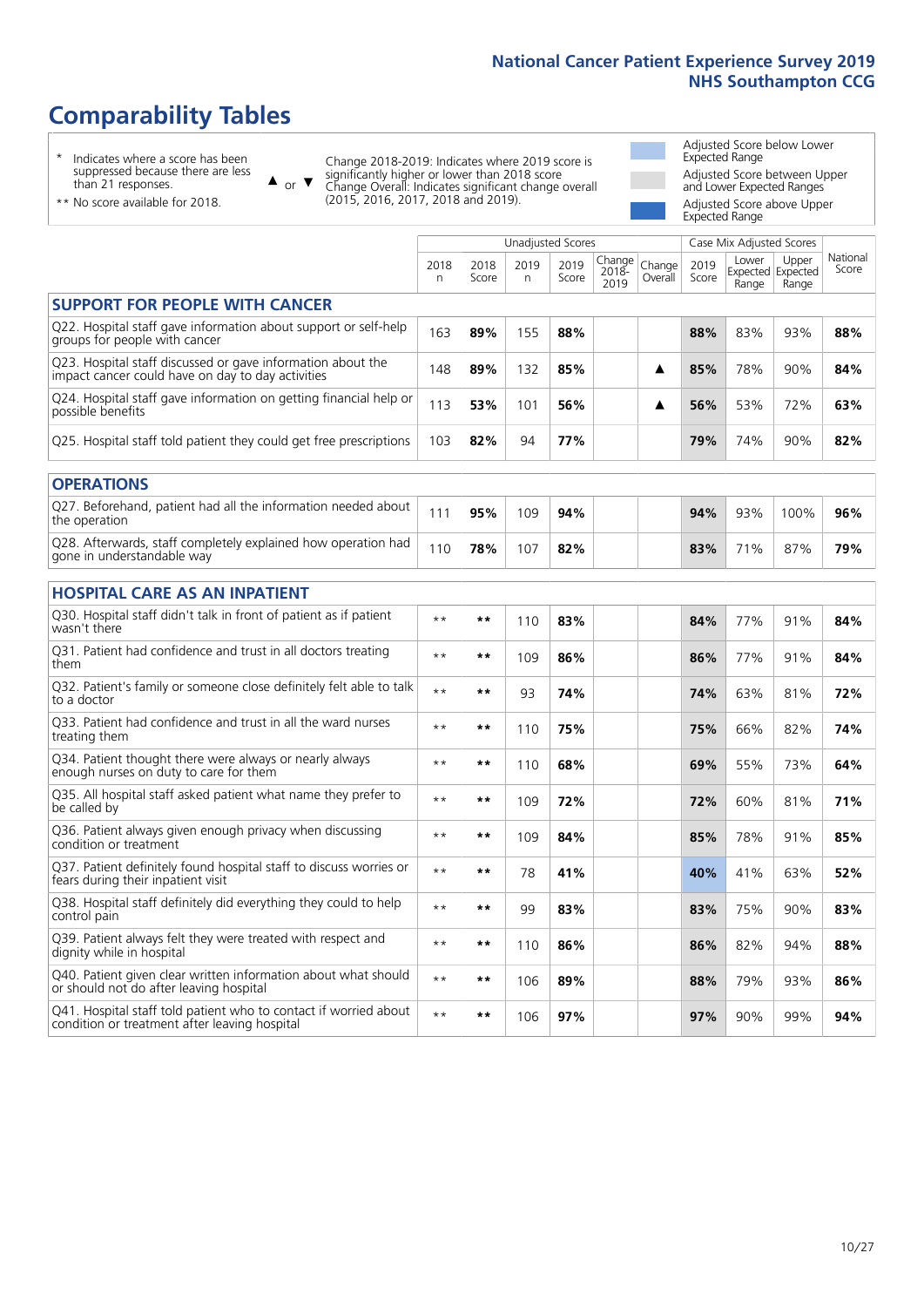# **Comparability Tables**

\* Indicates where a score has been suppressed because there are less than 21 responses.

\*\* No score available for 2018.

 $\triangle$  or  $\nabla$ 

Change 2018-2019: Indicates where 2019 score is significantly higher or lower than 2018 score Change Overall: Indicates significant change overall (2015, 2016, 2017, 2018 and 2019).

Adjusted Score below Lower Expected Range Adjusted Score between Upper and Lower Expected Ranges Adjusted Score above Upper Expected Range

|                                                                                                                       |           |               | Unadjusted Scores |               |                         |                   | Case Mix Adjusted Scores |                                     |                |                   |
|-----------------------------------------------------------------------------------------------------------------------|-----------|---------------|-------------------|---------------|-------------------------|-------------------|--------------------------|-------------------------------------|----------------|-------------------|
|                                                                                                                       | 2018<br>n | 2018<br>Score | 2019<br>n         | 2019<br>Score | Change<br>2018-<br>2019 | Change<br>Overall | 2019<br>Score            | Lower<br>Expected Expected<br>Range | Upper<br>Range | National<br>Score |
| <b>HOSPITAL CARE AS A DAY PATIENT / OUTPATIENT</b>                                                                    |           |               |                   |               |                         |                   |                          |                                     |                |                   |
| Q43. Patient definitely found hospital staff to discuss worries or<br>fears during their outpatient or day case visit | 156       | 76%           | 129               | 77%           |                         |                   | 77%                      | 63%                                 | 78%            | 71%               |
| Q44. Cancer doctor had the right documents at patient's last<br>outpatient appointment                                | 199       | 97%           | 158               | 98%           |                         |                   | 98%                      | 93%                                 | 99%            | 96%               |
| Q46. Beforehand patient completely had all information needed<br>about radiotherapy treatment                         | 67        | 84%           | 46                | 89%           |                         |                   | 89%                      | 77%                                 | 96%            | 86%               |
| Q47. Patient completely given understandable information<br>about whether radiotherapy was working                    | 58        | 62%           | 40                | 63%           |                         |                   | 62%                      | 45%                                 | 75%            | 60%               |
| Q49. Beforehand patient completely had all information needed<br>about chemotherapy treatment                         | 96        | 78%           | 89                | 83%           |                         |                   | 82%                      | 77%                                 | 92%            | 84%               |
| Q50. Patient given enough information about whether<br>chemotherapy was working in a completely understandable way    | 86        | 70%           | 84                | 74%           |                         |                   | 73%                      | 58%                                 | 78%            | 68%               |
| <b>HOME CARE AND SUPPORT</b>                                                                                          |           |               |                   |               |                         |                   |                          |                                     |                |                   |
| Q51. Hospital staff definitely gave family or someone close all<br>the information needed to help care at home        | 170       | 55%           | 156               | 65%           |                         |                   | 65%                      | 52%                                 | 67%            | 60%               |
| Q52. Patient definitely given enough support from health or<br>social services during treatment                       | 104       | 45%           | 95                | 52%           |                         |                   | 53%                      | 41%                                 | 63%            | 52%               |
| Q53. Patient definitely given enough support from health or<br>social services after treatment                        | 68        | 43%           | 60                | 37%           |                         |                   | 38%                      | 32%                                 | 58%            | 45%               |
| CARE FROM YOUR GENERAL PRACTICE                                                                                       |           |               |                   |               |                         |                   |                          |                                     |                |                   |
| Q54. GP given enough information about patient's condition<br>and treatment                                           | 152       | 97%           | 138               | 95%           |                         |                   | 96%                      | 92%                                 | 99%            | 95%               |
| Q55. General practice staff definitely did everything they could<br>to support patient during treatment               | 131       | 53%           | 109               | 58%           |                         |                   | 58%                      | 49%                                 | 68%            | 58%               |
|                                                                                                                       |           |               |                   |               |                         |                   |                          |                                     |                |                   |
| <b>YOUR OVERALL NHS CARE</b>                                                                                          |           |               |                   |               |                         |                   |                          |                                     |                |                   |
| Q56. Different people treating and caring for patient always<br>work well together to give best possible care         | $* *$     | $***$         | 172               | 73%           |                         |                   | 73%                      | 66%                                 | 79%            | 73%               |
| Q57. Patient given a care plan                                                                                        | 158       | 31%           | 138               | 33%           |                         |                   | 32%                      | 29%                                 | 46%            | 38%               |
| Q58. Overall the administration of care was good or very good                                                         | 212       | 89%           | 183               | 91%           |                         |                   | 91%                      | 84%                                 | 93%            | 89%               |
| Q59. Patient felt length of time for attending clinics and<br>appointments for cancer was about right                 | 206       | 59%           | 180               | 64%           |                         |                   | 63%                      | 61%                                 | 78%            | 69%               |
| Q60. Someone discussed with patient whether they would like<br>to take part in cancer research                        | 197       | 42%           | 175               | 50%           |                         |                   | 50%                      | 20%                                 | 40%            | 30%               |
| Q61. Patient's average rating of care scored from very poor to<br>very good                                           | 213       | 8.7           | 178               | 8.7           |                         |                   | 8.7                      | 8.6                                 | 9.0            | 8.8               |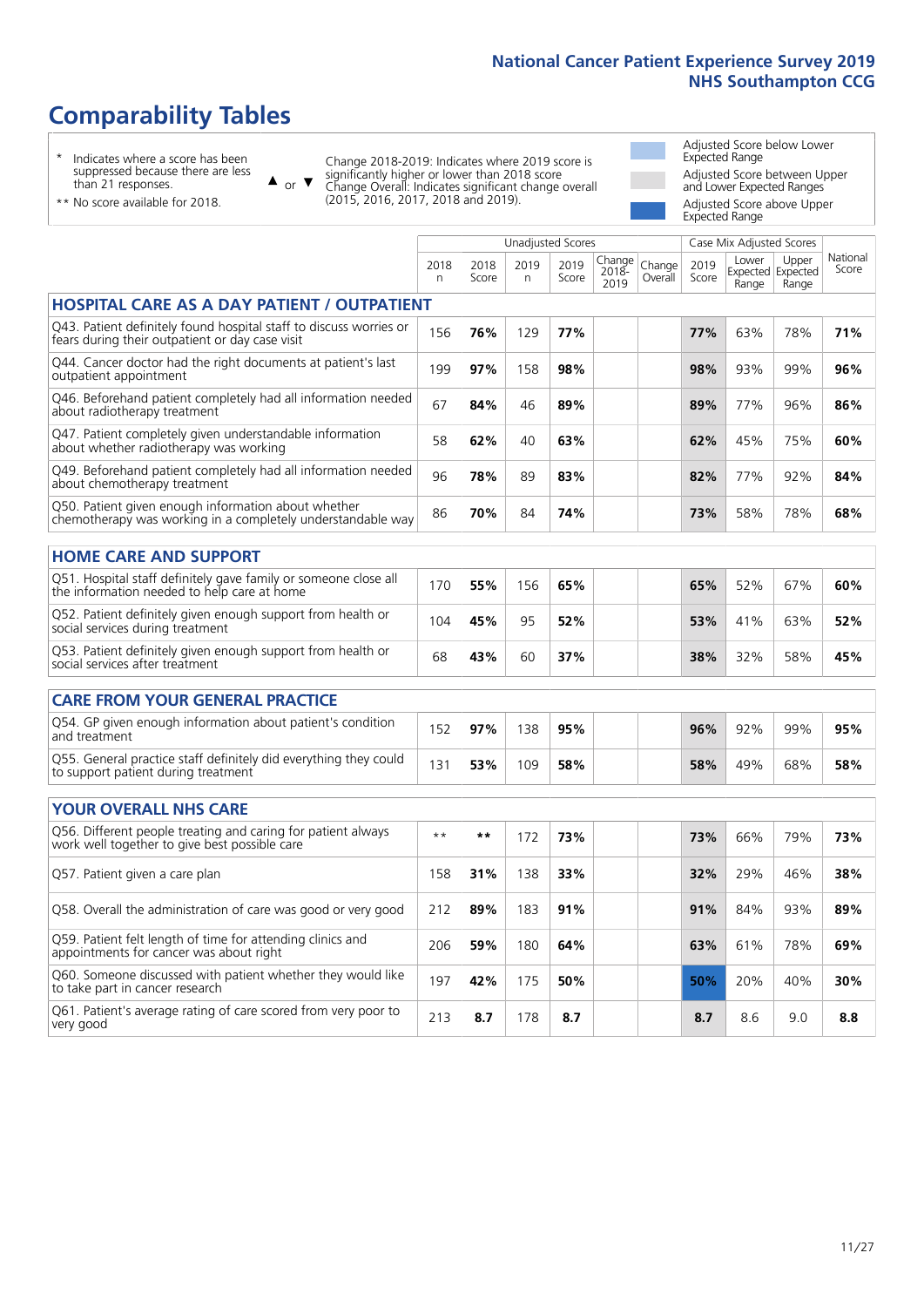# **Tumour Type Tables**

- \* Indicates where a score has been suppressed because there are less than 21 responses.
- n.a. Indicates that there were no respondents for that tumour group.

| <b>SEEING YOUR GP</b>                           |            |              |               |            |                    |                |                  |         | Tumour Group |         |         |                 |                                                           |         |                |
|-------------------------------------------------|------------|--------------|---------------|------------|--------------------|----------------|------------------|---------|--------------|---------|---------|-----------------|-----------------------------------------------------------|---------|----------------|
|                                                 |            | Brain<br>CNS | <b>Breast</b> | Colorectal | ᠊ᢛ<br>Gynaecologic | Haematological | Head and<br>Neck | Lung    | Prostate     | Sarcoma | Skin    | Upper<br>Gastro | $\sigma$<br>Irologica                                     | Other   | All<br>Cancers |
| Q1. Saw GP once or twice before being told they | CCG        | n.a.         | 96%           | $\star$    | $\star$            | 48%            | $\star$          | $\star$ | $\star$      | $\star$ | $\star$ | $\star$         | $\star$                                                   | n.a.    | 72%            |
| needed to go to hospital                        | National   | 59%          |               |            | 94% 75% 77%        |                |                  |         |              |         |         |                 | 67%   79%   71%   82%   71%   90%   74%   83%   74%   79% |         |                |
| Q2. Patient thought they were seen as soon as   | <b>CCG</b> | n.a.         | 87% 96%       |            | $\star$            | 77%            | $\star$          | $\star$ | 95%          | $\star$ | $\star$ | $\star$         | 74%                                                       | $\star$ | 84%            |
| necessary                                       | National   | 79%          |               |            |                    |                |                  |         |              |         |         |                 | 89% 83% 81% 82% 81% 84% 86% 69% 85% 79% 85% 79%           |         | 84%            |

#### **DIAGNOSTIC TESTS** Tumour Group

|                                                   |                                          | Brain<br>CNS | <b>Breast</b> | Colorectal<br>LGT | ᠊ᢛ<br>Gynaecologic | Haematological | Head and<br>Neck | Lung        | Prostate | Sarcoma | Skin    | Upper<br>Gastro | rological                                   | Other   | All<br>Cancers |
|---------------------------------------------------|------------------------------------------|--------------|---------------|-------------------|--------------------|----------------|------------------|-------------|----------|---------|---------|-----------------|---------------------------------------------|---------|----------------|
| Q5. Received all the information needed about     | <b>CCG</b>                               | n.a.         |               | 97% 95%           | $\star$            | 96%            | $\star$          | $\star$     | $\star$  | $\star$ |         | $\star$         | $\star$                                     | $\star$ | 95%            |
| the test                                          | National                                 | 93%          |               | 95% 95%           |                    | 93% 95%        |                  | 93% 95% 95% |          | 93%     | 96%     |                 | 95% 95% 95%                                 |         | 95%            |
| Q6. The length of time waiting for the test to be | <b>CCG</b>                               | n.a.         |               | 89% 90%           | $\star$            | 92%            | $\star$          | $\star$     | $\star$  | $\star$ | $\star$ | $\star$         | 95%                                         | $\star$ | 88%            |
| done was about right                              | <b>National</b>                          |              | 84% 91% 88%   |                   |                    |                |                  |             |          |         |         |                 | 86% 89% 88% 87% 87% 81% 87% 84% 87% 86% 88% |         |                |
| Q7. Test results explained in completely          | <b>CCG</b>                               | n.a.         |               | 79% 77%           |                    | 73%            | $\star$          | $\star$     | $\star$  | $\star$ | $\star$ | $\star$         | 90%                                         | $\star$ | 75%            |
| understandable way                                | National 71% 83% 82% 77% 77% 79% 80% 80% |              |               |                   |                    |                |                  |             |          |         |         |                 | 78% 84% 75% 80% 76% 80%                     |         |                |

| <b>FINDING OUT WHAT WAS WRONG WITH YOU</b>        |            |        |               |                        |                |                |                        |                     | Tumour Group |         |         |                 |            |         |                |
|---------------------------------------------------|------------|--------|---------------|------------------------|----------------|----------------|------------------------|---------------------|--------------|---------|---------|-----------------|------------|---------|----------------|
|                                                   |            | Brain  | <b>Breast</b> | olorectal.<br>LGT<br>Û | Gynaecological | Haematological | ad and<br>Neck<br>Head | Lung                | Prostate     | Sarcoma | Skin    | Upper<br>Gastro | Irological | Other   | All<br>Cancers |
| Q10. Patient told they could bring a family       | CCG        | n.a.   | 69%           | 83%                    |                | 69%            | $\star$                | $\star$             | $\star$      | $\star$ | $\star$ | $\star$         | 64%        | $\ast$  | 72%            |
| member or friend when first told they had cancer  | National   | 85%    | 82%           | 82%                    | 71%            | 71%            | 71%                    | 77%                 | 79%          | 73%     | 69%     | 76%             | 73%        | 75%     | 77%            |
| Q11. Patient felt they were told sensitively that | CCG        | n.a.   | 92%           | 83%                    |                | 87%            | $^\star$               | $\star$             | 91%          | $\star$ | $\star$ | $\star$         | 83%        | $\ast$  | 86%            |
| they had cancer                                   | National   | 79%    | 89% 87%       |                        | 82%            |                | 84% 87%                | 83%                 | 86%          | 84%     | 89%     | 81%             | 84% 83%    |         | 86%            |
| Q12. Patient completely understood the            | CCG.       | n.a.   | 76%           | 75%                    |                | 71%            | $^\star$               | $\star$             | 65%          | $\star$ | $\star$ |                 | 83%        | $\ast$  | 73%            |
| explanation of what was wrong                     | National   | 66%    | 77%           | 79%                    | 73%            | 60%            | 78%                    | 76%                 | 79%          | 67%     | 80%     | 70%             | 77%        | 70%     | 73%            |
| Q13. Patient given easy to understand written     | <b>CCG</b> | n.a.   | 76%           | 76%                    |                | 70%            | $\star$                | $\star$             | $\star$      | $\star$ | $\star$ | $\star$         | $\star$    | $\star$ | 72%            |
| information about the type of cancer they had     | National   | $66\%$ | 78%           | 73%                    | 71%            | 76%            |                        | 69% 67% 83% 67% 84% |              |         |         | 67%             | 74%        | 65%     | 74%            |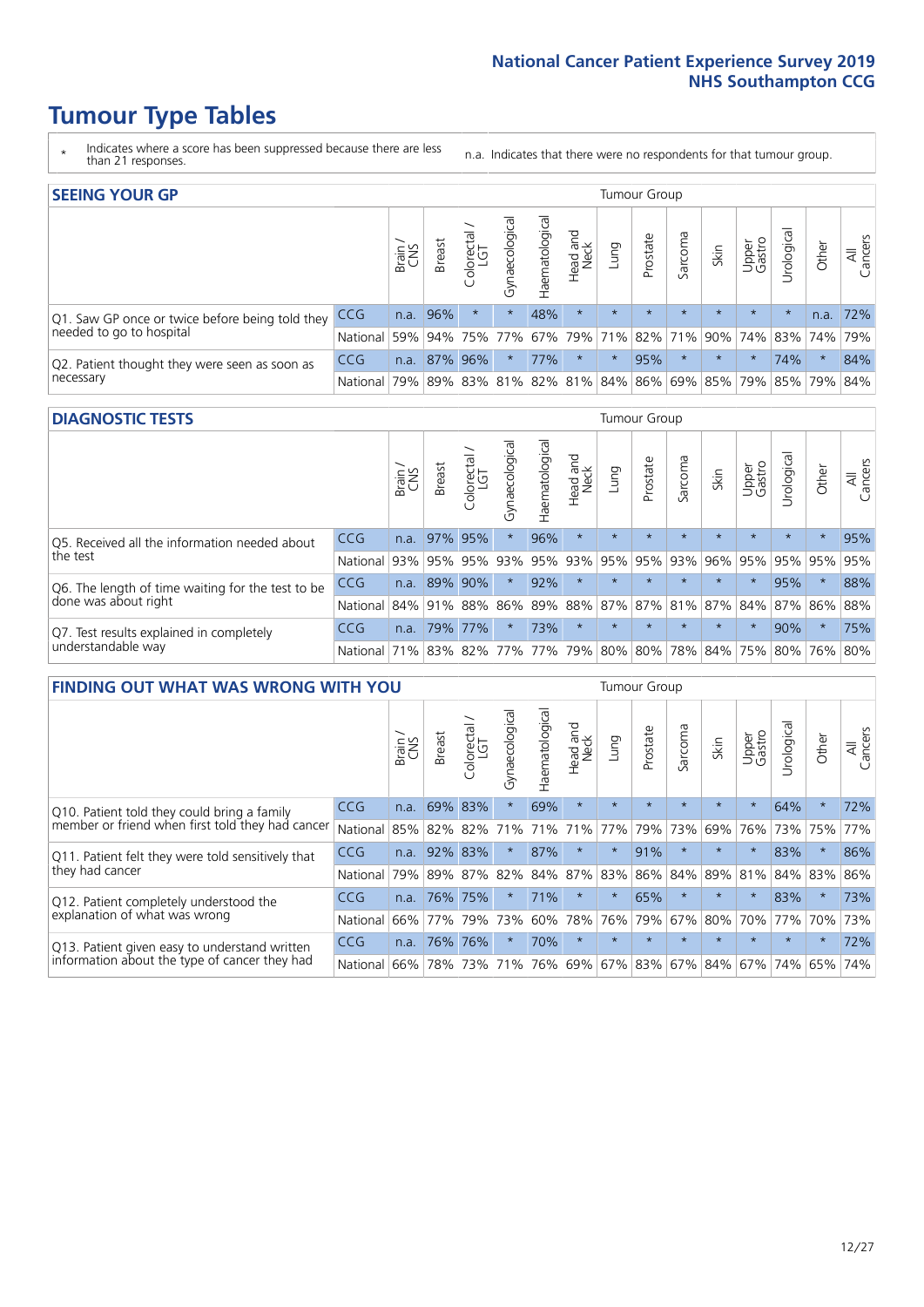# **Tumour Type Tables**

\* Indicates where a score has been suppressed because there are less than 21 responses.

n.a. Indicates that there were no respondents for that tumour group.

| <b>DECIDING THE BEST TREATMENT FOR YOU</b>         |            |       |               |                             |                |                |                         |         | <b>Tumour Group</b> |                         |         |                 |            |         |                |
|----------------------------------------------------|------------|-------|---------------|-----------------------------|----------------|----------------|-------------------------|---------|---------------------|-------------------------|---------|-----------------|------------|---------|----------------|
|                                                    |            | Brain | <b>Breast</b> | olorectal.<br>LGT<br>$\cup$ | Gynaecological | Haematological | ead and<br>Neck<br>Head | Lung    | Prostate            | Sarcoma                 | Skin    | Upper<br>Gastro | Jrological | Other   | All<br>Cancers |
| Q14. Patient felt that treatment options were      | CCG        | n.a.  | 89%           | 91%                         | $\star$        | 90%            | $\star$                 | $\star$ | 73%                 | $\star$                 | $\star$ | $\star$         | $\star$    | $\star$ | 87%            |
| completely explained                               | National   | 85%   |               | 85% 85%                     | 85%            | 82%            | 87%                     | 84%     | 83%                 | 83%                     | 89%     | 81%             | 83%        | 79%     | 83%            |
| Q15. Patient felt possible side effects were       | <b>CCG</b> | n.a.  | 75%           | 71%                         | $\star$        | 74%            | $\ast$                  | $\star$ | 65%                 | $\star$                 |         | $\star$         | 86%        | $\star$ | 72%            |
| definitely explained in an understandable way      | National   | 69%   | 74%           | 76%                         | 75%            | 69%            | 73%                     | 74%     | 73%                 | 73%                     | 77%     | 72%             | 71%        | 70%     | 73%            |
| Q16. Patient definitely given practical advice and | CCG        | n.a.  | 68%           | 77%                         |                | 73%            | $\star$                 | $\star$ | 61%                 | $\star$                 |         | $\star$         | 81%        | $\star$ | 71%            |
| support in dealing with side effects of treatment  | National   | 63%   | 70%           | 70%                         | 69%            | 65%            | 70%                     | 69%     | 65%                 | 66%                     | 71%     | 66%             | 63%        | 64%     | 67%            |
| Q17. Patient definitely told about side effects    | CCG        | n.a.  | 56%           | 67%                         | $\star$        | 55%            | $\star$                 | $\star$ | 55%                 | $\star$                 | $\star$ | $\star$         | $\star$    | $\star$ | 56%            |
| that could affect them in the future               | National   | 62%   | 57%           | 59%                         | 56%            | 51%            | 64%                     | 56%     | 66%                 | 54%                     | 66%     | 53%             | 56%        | 52%     | 57%            |
| Q18. Patient definitely involved as much as they   | CCG        | n.a.  |               | 82% 83%                     | $\star$        | 81%            | $\star$                 | $\star$ | 74%                 | $\star$                 | $\star$ | $\star$         | 74%        | $\star$ | 79%            |
| wanted in decisions about care and treatment       | National   | 79%   |               |                             | 81% 83% 81%    |                |                         |         |                     | 80% 81% 81% 84% 81% 87% |         | 79%             | 79%        | 78% 81% |                |

#### **CLINICAL NURSE SPECIALIST (CNS)** Tumour Group

|                                             |            | Brain | <b>Breast</b> | Colorectal<br>LGT | $\sigma$<br>Gynaecologic | Haematological | Head and<br>Neck            | Lung    | Prostate | Sarcoma | Skin    | Upper<br>Gastro | rological       | Other   | All<br>Cancers |
|---------------------------------------------|------------|-------|---------------|-------------------|--------------------------|----------------|-----------------------------|---------|----------|---------|---------|-----------------|-----------------|---------|----------------|
| Q19. Patient given the name of a CNS who    | <b>CCG</b> | n.a.  |               | 89% 100%          |                          | 93%            | $\star$                     |         | 95%      | $\star$ | $\star$ |                 | 70%             | $\ast$  | 90%            |
| would support them through their treatment  | National   | 95%   | 95%           | 92%               | 95%                      | 92%            | 91%                         | 94% 91% |          | 91%     | 91%     | 93%             | 85% 89%         |         | 92%            |
| Q20. Patient found it very or quite easy to | <b>CCG</b> | n.a.  | 100% 87%      |                   |                          | 93%            | $\star$                     | $\star$ | $\star$  | $\star$ | $\star$ | $\star$         | $\star$         | $\star$ | 88%            |
| contact their CNS                           | National   | 86%   |               | 84% 88%           | 85%                      |                | 87% 86% 86% 80%             |         |          | 86%     | 90%     | 85%             | 83% 83%         |         | 85%            |
| Q21. Patient got understandable answers to  | CCG        | n.a.  | 93%           |                   | $\star$                  | 84%            | $\star$                     | $\star$ | $\star$  | $\star$ | $\star$ | $\star$         | $\star$         | $\star$ | 86%            |
| important questions all or most of the time | National   | 82%   | 87%           | 89%               |                          |                | 86% 89% 88% 86% 87% 87% 93% |         |          |         |         |                 | 86% 87% 86% 87% |         |                |

| <b>SUPPORT FOR PEOPLE WITH CANCER</b>                                                             |          |       |               |            |                |                |                         |             | <b>Tumour Group</b> |         |         |                 |            |         |                |
|---------------------------------------------------------------------------------------------------|----------|-------|---------------|------------|----------------|----------------|-------------------------|-------------|---------------------|---------|---------|-----------------|------------|---------|----------------|
|                                                                                                   |          | Brain | <b>Breast</b> | Colorectal | Gynaecological | Haematological | ead and<br>Neck<br>Head | Lung        | Prostate            | Sarcoma | Skin    | Upper<br>Gastro | Jrological | Other   | All<br>Cancers |
| Q22. Hospital staff gave information about<br>support or self-help groups for people with         | CCG.     | n.a.  | 83%           | 91%        | $\star$        | 85%            | $\star$                 | $\star$     | $\star$             | $\star$ | $\star$ | $\star$         | $\star$    | $\star$ | 88%            |
| cancer                                                                                            | National | 92%   | 92%           | 88%        | 87%            | 86%            | 88%                     | 87%         | 91%                 | 86%     | 90%     | 88%             | 81%        | 83%     | 88%            |
| Q23. Hospital staff discussed or gave information<br>about the impact cancer could have on day to | CCG.     | n.a.  | 86%           | $\star$    | $\star$        | 90%            | $\star$                 | $\star$     | $\star$             |         | $\star$ | $\star$         | $\star$    | $\star$ | 85%            |
| day activities                                                                                    | National | 84%   | 86%           | 85%        | 82%            | 84%            | 84%                     | 83%         | 88%                 | 81%     | 86%     | 83%             | 78%        | 79%     | 84%            |
| Q24. Hospital staff gave information on getting                                                   | CCG      | n.a.  | $\star$       | $\star$    | $\star$        |                | $\star$                 | $\star$     | $\star$             | n.a.    | $\star$ | $\star$         | $\star$    | $\ast$  | 56%            |
| financial help or possible benefits                                                               | National | 78%   | 68%           | 61%        | 66%            | 61%            | 67%                     | 72%         | 55%                 | 64%     | 60%     | 64%             | 47%        | 59%     | 63%            |
| Q25. Hospital staff told patient they could get                                                   | CCG      | n.a.  | 81%           |            | $\star$        |                | $\star$                 | $\star$     | $\star$             | $\star$ |         | $\star$         | $\star$    | $\ast$  | 77%            |
| free prescriptions                                                                                | National | 82%   | 81%           | 83%        | 79%            | 87%            |                         | 84% 86% 80% |                     | 78%     | 71%     | 84%             |            | 73% 81% | 82%            |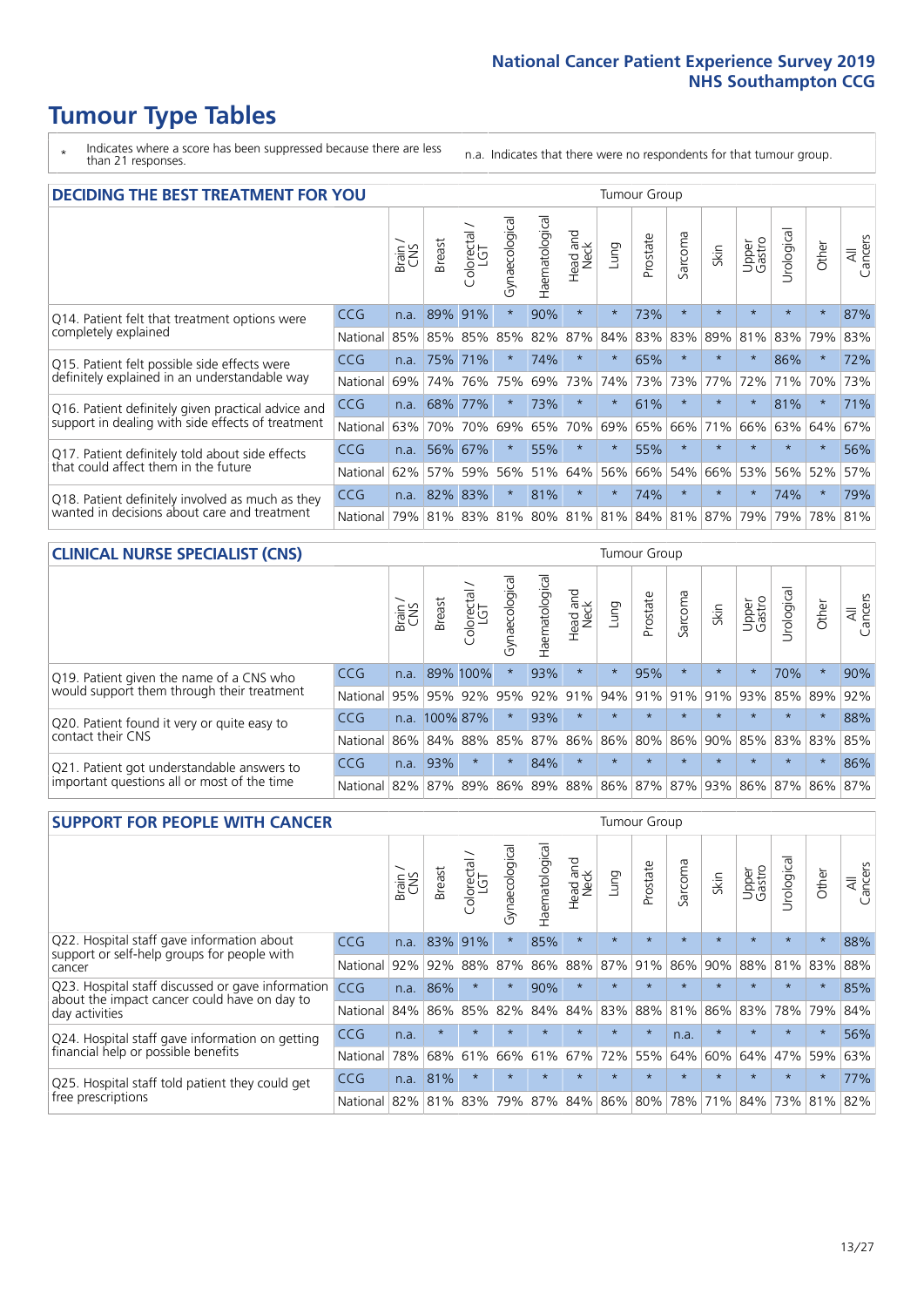# **Tumour Type Tables**

- \* Indicates where a score has been suppressed because there are less than 21 responses.
- n.a. Indicates that there were no respondents for that tumour group.

| <b>OPERATIONS</b>                                |          |       |               |            |                   |                |                         |         | Tumour Group |         |         |                 |                                                  |         |                |
|--------------------------------------------------|----------|-------|---------------|------------|-------------------|----------------|-------------------------|---------|--------------|---------|---------|-----------------|--------------------------------------------------|---------|----------------|
|                                                  |          | Brain | <b>Breast</b> | Colorectal | ত<br>Gynaecologic | Haematological | Head and<br>Neck        | Lung    | Prostate     | Sarcoma | Skin    | Upper<br>Gastro | $\sigma$<br>Jrologica                            | Other   | All<br>Cancers |
| Q27. Beforehand, patient had all the information | CCG      | n.a.  | 93%           |            | $\star$           | $\star$        | $\star$                 | $\star$ | $\star$      | n.a.    | $\star$ | $\star$         | $\star$                                          | n.a.    | 94%            |
| needed about the operation                       | National | 96%   | 97%           | 96%        | 96%               |                | 94% 96% 95% 97% 95% 96% |         |              |         |         | 96%             |                                                  | 95% 95% | 96%            |
| Q28. Afterwards, staff completely explained how  | CCG      | n.a.  | 80%           |            | $\star$           | $\star$        | $\star$                 | $\star$ | $\star$      | n.a.    | $\star$ | $\star$         | $\star$                                          | n.a.    | 82%            |
| operation had gone in understandable way         | National | 76%   |               | 79% 83%    |                   |                |                         |         |              |         |         |                 | 79%  78%  79%  79%  78%  80%  82%  79%  76%  77% |         | 79%            |

#### **HOSPITAL CARE AS AN INPATIENT** Tumour Group

|                                                                                                   |            | Brain | <b>Breast</b> | Colorectal /<br>LGT | Gynaecological | Haematological | Head and<br><b>Neck</b> | Lung    | Prostate | Sarcoma | Skin        | Upper<br>Gastro | Urological | Other   | Cancers<br>$\overline{\overline{z}}$ |
|---------------------------------------------------------------------------------------------------|------------|-------|---------------|---------------------|----------------|----------------|-------------------------|---------|----------|---------|-------------|-----------------|------------|---------|--------------------------------------|
| Q30. Hospital staff didn't talk in front of patient                                               | CCG        | n.a.  | 90%           | $\star$             | $\star$        | $\star$        | $\star$                 | $\star$ | $\star$  | n.a.    | $\star$     | $\star$         | $\star$    | n.a.    | 83%                                  |
| as if patient wasn't there                                                                        | National   | 81%   | 86%           | 81%                 | 83%            | 84%            |                         | 83% 81% | 88%      | 86%     | 86%         | 81%             | 83%        | 82%     | 84%                                  |
| 031. Patient had confidence and trust in all                                                      | CCG        | n.a.  | 90%           | $\star$             | $\star$        | $\star$        | $\star$                 | $\star$ | $\star$  | n.a.    | $\star$     |                 | $\star$    | n.a.    | 86%                                  |
| doctors treating them                                                                             | National   | 82%   | 83%           | 85%                 | 83%            | 82%            | 87%                     | 83%     | 89%      | 86%     | 85%         | 81%             | 85%        | 80%     | 84%                                  |
| Q32. Patient's family or someone close definitely                                                 | CCG        | n.a.  | $\star$       | $\star$             | $\star$        | $\star$        | $\star$                 | $\star$ | $\star$  | n.a.    | $\star$     |                 | $\star$    | n.a.    | 74%                                  |
| felt able to talk to a doctor                                                                     | National   | 67%   | 72%           | 73%                 | 72%            | 74%            | 75%                     | 74%     | 72%      | 71%     | 74%         | 73%             | 71%        | 69%     | 72%                                  |
| Q33. Patient had confidence and trust in all the                                                  | CCG        | n.a.  | 67%           | $\star$             | $\star$        | $\star$        | $\star$                 | $\star$ | $\star$  | n.a.    | $\star$     | $\star$         | $\star$    | n.a.    | 75%                                  |
| ward nurses treating them                                                                         | National   | 72%   | 73%           | 72%                 | 71%            | 77%            | 75%                     | 77%     | 79%      | 74%     | 75%         |                 | 73% 77%    | 69%     | 74%                                  |
| Q34. Patient thought there were always or nearly<br>always enough nurses on duty to care for them | CCG        | n.a.  | 71%           | $\star$             | $\star$        | $\star$        | $\star$                 | $\star$ | $\star$  | n.a.    | $\star$     |                 | $\star$    | n.a.    | 68%                                  |
|                                                                                                   | National   | 68%   | 64%           | 62%                 | 63%            | 63%            | 65%                     | 68%     | 72%      | 65%     |             | 70% 65%         | 66%        | 60%     | 64%                                  |
| Q35. All hospital staff asked patient what name<br>they prefer to be called by                    | CCG        | n.a.  | 48%           | $\star$             | $\star$        | $\star$        | $\star$                 | $\star$ | $\star$  | n.a.    | $\star$     | $\star$         | $\star$    | n.a.    | 72%                                  |
|                                                                                                   | National   | 68%   | 62%           | 74%                 | 65%            | 72%            | 71%                     | 76%     | 72%      | 74%     | 70%         | 78%             | 76%        | 69%     | 71%                                  |
| Q36. Patient always given enough privacy when                                                     | CCG        | n.a.  | 86%           | $\star$             | $\star$        | $\star$        | $\star$                 | $\star$ | $\star$  | n.a.    | $\star$     |                 | $\star$    | n.a.    | 84%                                  |
| discussing condition or treatment                                                                 | National   | 78%   | 84%           | 85%                 | 81%            | 86%            | 87%                     | 84%     | 88%      | 84%     | 84%         | 84%             | 85%        | 82% 85% |                                      |
| Q37. Patient definitely found hospital staff to                                                   | <b>CCG</b> | n.a.  | $\star$       | $\star$             | $\star$        | $\star$        | $\star$                 | $\star$ | $\star$  | n.a.    | $\star$     | $\star$         | $\star$    | n.a.    | 41%                                  |
| discuss worries or fears during their inpatient visit                                             | National   | 45%   | 51%           | 55%                 | 51%            | 56%            | 52%                     | 49%     | 53%      | 54%     |             | 51% 53% 49%     |            | 46% 52% |                                      |
| Q38. Hospital staff definitely did everything they                                                | CCG        | n.a.  | $\star$       | $\star$             | $\star$        | $\star$        | $\star$                 | $\star$ | $\star$  | n.a.    | $\star$     | $\star$         | $\star$    | n.a.    | 83%                                  |
| could to help control pain                                                                        | National   | 85%   | 83%           | 84%                 | 82%            | 82%            | 80%                     | 84%     | 85%      | 83%     | 85%         | 82%             | 81%        | 82%     | 83%                                  |
| Q39. Patient always felt they were treated with                                                   | CCG        | n.a.  | 86%           | $\star$             | $\star$        | $\star$        | $\star$                 | $\star$ | $\star$  | n.a.    | $\star$     | $\star$         | $\star$    | n.a.    | 86%                                  |
| respect and dignity while in hospital                                                             | National   | 85%   | 87%           | 87%                 | 85%            | 89%            | 87%                     | 88%     | 91%      | 89%     | 89%         | 88%             | 90%        | 86%     | 88%                                  |
| Q40. Patient given clear written information<br>about what should or should not do after leaving  | CCG        | n.a.  | $\star$       | $\star$             | $\star$        | $\star$        | $\star$                 | $\star$ | $\star$  | n.a.    | $\ast$      | $\star$         | $\star$    | n.a.    | 89%                                  |
| hospital                                                                                          | National   | 80%   | 89%           | 86%                 | 86%            | 83%            |                         | 87% 82% | 91%      | 85%     | 90%         | 82%             | 87%        | 83%     | 86%                                  |
| Q41. Hospital staff told patient who to contact<br>if worried about condition or treatment after  | CCG        | n.a.  | $\star$       | $\star$             | $\star$        | $\star$        | $\star$                 | $\star$ | $\star$  | n.a.    | $\star$     | $\star$         | $\star$    | n.a.    | 97%                                  |
| leaving hospital                                                                                  | National I | 94%   |               | 95% 95% 93%         |                |                | 96% 93% 92%             |         | 96%      |         | 94% 95% 92% |                 | 92%        | 93% 94% |                                      |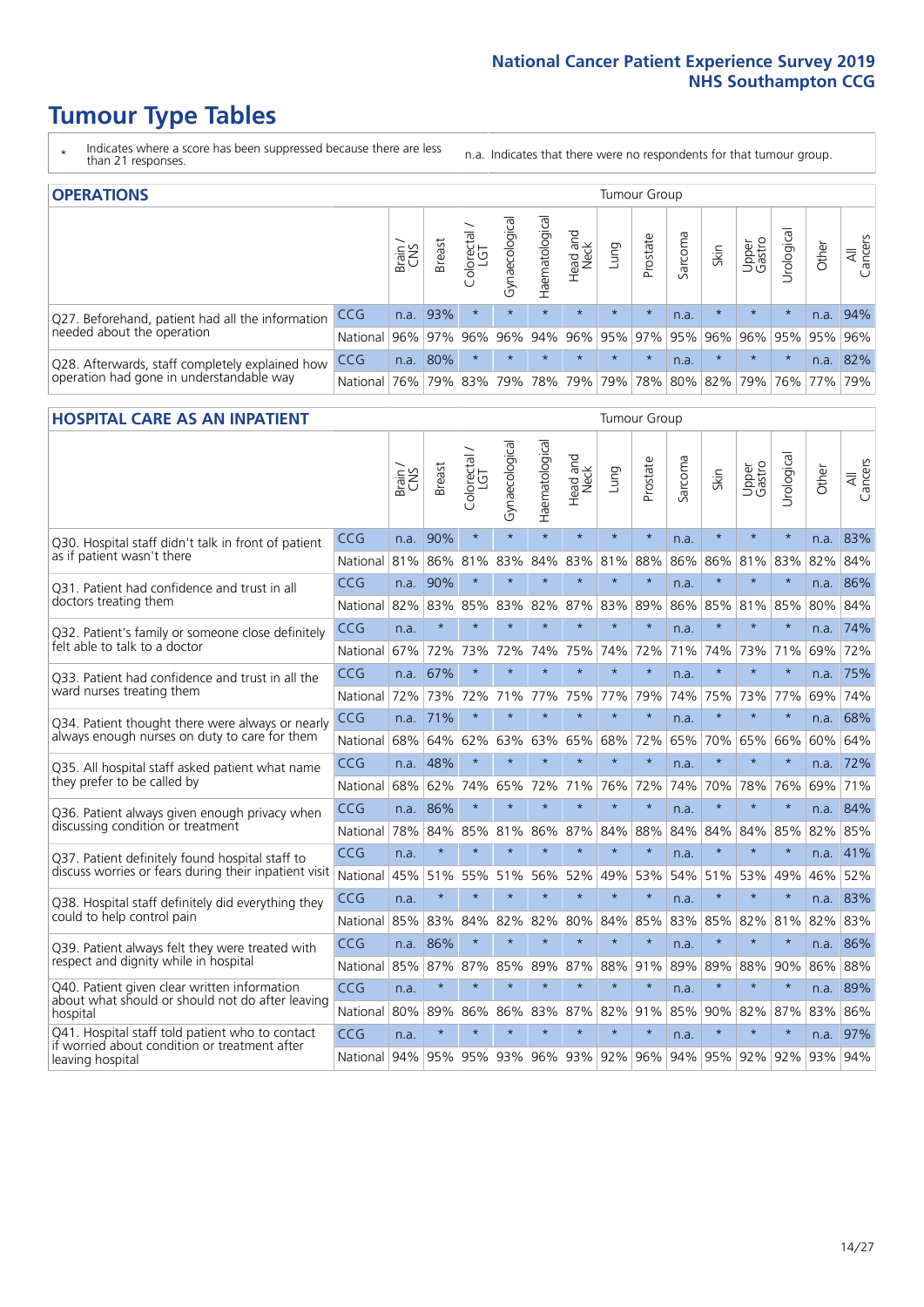# **Tumour Type Tables**

- \* Indicates where a score has been suppressed because there are less than 21 responses.
- n.a. Indicates that there were no respondents for that tumour group.

| <b>HOSPITAL CARE AS A DAY PATIENT / OUTPATIENT</b>                                                                    | <b>Tumour Group</b> |       |               |                     |                |                |                         |         |          |                      |         |                 |            |         |                |
|-----------------------------------------------------------------------------------------------------------------------|---------------------|-------|---------------|---------------------|----------------|----------------|-------------------------|---------|----------|----------------------|---------|-----------------|------------|---------|----------------|
|                                                                                                                       |                     | Brain | <b>Breast</b> | Colorectal /<br>LGT | Gynaecological | Haematological | aad and<br>Neck<br>Head | Lung    | Prostate | arcoma<br>$\sqrt{ }$ | Skin    | Upper<br>Gastro | Urological | Other   | All<br>Cancers |
| Q43. Patient definitely found hospital staff to                                                                       | CCG                 | n.a.  | 77%           | $\star$             | $\star$        | 79%            | $\star$                 | $\star$ | $\star$  | n.a.                 | $\star$ | $\star$         | $\star$    | $\star$ | 77%            |
| discuss worries or fears during their outpatient or<br>day case visit                                                 | National            | 66%   | 68%           | 73%                 | 70%            | 73%            | 72%                     | 70%     | 74%      | 72%                  | 72%     | 71%             | 67%        | 68%     | 71%            |
| Q44. Cancer doctor had the right documents at<br>patient's last outpatient appointment                                | <b>CCG</b>          | n.a.  | 100%          | $\star$             | $\star$        | 97%            | $\star$                 | $\star$ | $\star$  | $\star$              | $\star$ | $\star$         | $\star$    | $\star$ | 98%            |
|                                                                                                                       | National            | 94%   | 96%           | 96%                 | 96%            | 97%            | 96%                     | 96%     | 96%      | 96%                  | 96%     | 94%             | 96%        | 95%     | 96%            |
| Q46. Beforehand patient completely had<br>all information needed about radiotherapy                                   | CCG                 | n.a.  | $\star$       | $\star$             |                |                | $\star$                 | $\star$ | $\star$  | n.a.                 | n.a.    | n.a.            | $\star$    | n.a.    | 89%            |
| treatment                                                                                                             | National            | 91%   | 88%           | 83%                 | 88%            | 84%            | 86%                     | 86%     | 88%      | 88%                  | 84%     | 86%             | 83%        | 84%     | 86%            |
| Q47. Patient completely given understandable<br>information about whether radiotherapy was                            | CCG                 | n.a.  | $\star$       | $\star$             | n.a.           | $\star$        | $\star$                 | $\star$ | $\star$  | n.a.                 | n.a.    | n.a.            | $\star$    | n.a.    | 63%            |
| working                                                                                                               | National            | 56%   | 60%           | 57%                 | 61%            | 62%            | 63%                     | 59%     | 60%      | 67%                  | 57%     | 52%             | 59%        | 59%     | 60%            |
| Q49. Beforehand patient completely had all                                                                            | CCG                 | n.a.  | $\star$       | $\star$             | $\star$        | 95%            | $\star$                 | $\star$ | $\star$  | $\star$              | n.a.    | $\star$         | $\star$    | n.a.    | 83%            |
| information needed about chemotherapy<br>treatment                                                                    | National            | 80%   | 82%           | 86%                 | 87%            | 85%            | 79%                     | 84%     | 86%      | 86%                  | 90%     | 84%             | 85%        | 85%     | 84%            |
| Q50. Patient given enough information about<br>whether chemotherapy was working in a<br>completely understandable way | <b>CCG</b>          | n.a.  | $\star$       | $\star$             | $\star$        | 86%            | $\star$                 | $\star$ | $\star$  | $\star$              | n.a.    | $\star$         | $\star$    | n.a.    | 74%            |
|                                                                                                                       | National            | 54%   | 62%           | 64%                 | 68%            | 75%            |                         | 57% 67% | 66%      | 71%                  | 79%     | 61%             | 68%        | 69%     | 68%            |

#### **HOME CARE AND SUPPORT** Tumour Group

|                                                                                                                   |            | Brain | <b>Breast</b> | olorectal<br>LGT<br>Ü | ᢛ<br>Gynaecologic | Haematological | ad and<br>Neck<br>Head | <b>Dung</b> | Prostate | Sarcoma | Skin    | Upper<br>Gastro | rological   | Other   | All<br>Cancers |
|-------------------------------------------------------------------------------------------------------------------|------------|-------|---------------|-----------------------|-------------------|----------------|------------------------|-------------|----------|---------|---------|-----------------|-------------|---------|----------------|
| Q51. Hospital staff definitely gave family or<br>someone close all the information needed to<br>help care at home | <b>CCG</b> | n.a.  | 69% 62%       |                       |                   | 69%            | $\star$                | $\star$     | $\star$  | $\star$ | $\star$ | $\star$         | $\star$     | $\star$ | 65%            |
|                                                                                                                   | National   | 58%   | 58%           | 63%                   |                   | $57\%$ 62% 67% |                        |             | 59% 61%  |         | 62% 65% | 60%             | 59% 55%     |         | 60%            |
| Q52. Patient definitely given enough support<br>from health or social services during treatment                   | <b>CCG</b> | n.a.  | $\star$       | $\star$               | $\star$           | $\star$        | $\star$                | $\star$     | $\star$  | n.a.    | $\star$ | $\star$         | $\star$     | $\star$ | 52%            |
|                                                                                                                   | National   | 42%   | 52%           | 60%                   |                   | 45% 51%        | 59%                    | 50%         | 48%      |         | 53% 57% |                 | 54% 48% 51% |         | 52%            |
| Q53. Patient definitely given enough support<br>from health or social services after treatment                    | CCG        | n.a.  | $\star$       |                       | $\star$           |                | $\star$                | $\star$     | $\star$  | n.a.    | $\star$ | $\star$         | $\star$     | $\star$ | 37%            |
|                                                                                                                   | National l | 39%   | 41% 53%       |                       | 39%               | $ 43\% $       | 56%                    | 40%         | 46%      | 48%     | 59%     | 47%             | 44%         | 44%     | 45%            |

| <b>CARE FROM YOUR GENERAL PRACTICE</b>                                                                     |              | Tumour Group |               |                   |                |                |                  |         |          |         |         |                             |                 |         |                |
|------------------------------------------------------------------------------------------------------------|--------------|--------------|---------------|-------------------|----------------|----------------|------------------|---------|----------|---------|---------|-----------------------------|-----------------|---------|----------------|
|                                                                                                            |              | Brain        | <b>Breast</b> | Colorectal<br>LGT | Gynaecological | Haematological | Head and<br>Neck | Lung    | Prostate | Sarcoma | Skin    | Upper<br>Gastro             | Urologica       | Other   | All<br>Cancers |
| Q54. GP given enough information about<br>patient's condition and treatment                                | <b>CCG</b>   | n.a.         | 100%          | $\star$           | $\star$        | 95%            | $\star$          | $\star$ | $\star$  | n.a.    | $\star$ | $\star$                     | $\star$         | $\star$ | 95%            |
|                                                                                                            | National 91% |              |               | 96% 95%           | 95%            |                | 96% 94% 94% 96%  |         |          |         | 94% 96% |                             | 93% 95% 94% 95% |         |                |
| Q55. General practice staff definitely did<br>everything they could to support patient during<br>treatment | <b>CCG</b>   | n.a.         | 67%           | $\star$           | $\star$        | $\star$        | $\star$          | $\star$ | $\star$  | n.a.    | $\star$ | $\star$                     | $\star$         | n.a.    | 58%            |
|                                                                                                            | National 55% |              | 58%           | 59%               | 56%            |                | 56% 59%          |         |          |         |         | 56% 64% 56% 65% 59% 59% 55% |                 |         | 58%            |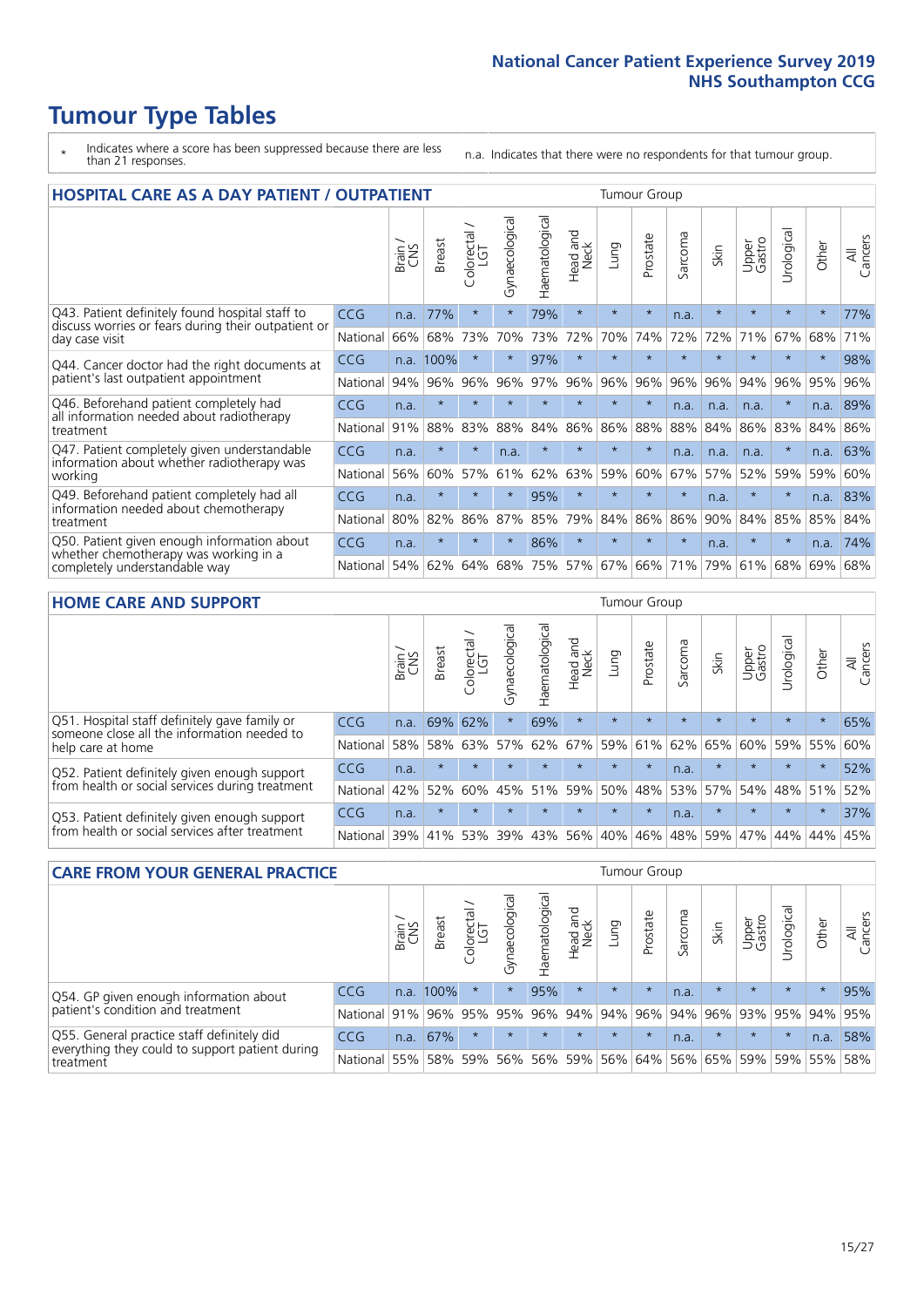# **Tumour Type Tables**

- \* Indicates where a score has been suppressed because there are less than 21 responses.
- n.a. Indicates that there were no respondents for that tumour group.

#### **YOUR OVERALL NHS CARE** THE CONSTRUCTION OF THE THROUP GROUP TUMOUR GROUP

| I YUN YENAEL NI IYOANE |       |               |                                 |                |                |                         |          |          |         |              |                 |               |         |                |
|------------------------|-------|---------------|---------------------------------|----------------|----------------|-------------------------|----------|----------|---------|--------------|-----------------|---------------|---------|----------------|
|                        | Brain | <b>Breast</b> | ∽<br>olorectal<br>LGT<br>$\cup$ | Gynaecological | Haematological | aad and<br>Neck<br>Head | Lung     | Prostate | Sarcoma | Skin         | Upper<br>Gastro | ී<br>Urologic | Other   | All<br>Cancers |
| <b>CCG</b>             | n.a.  | 77%           | 73%                             |                | 80%            | $\star$                 | $\star$  | $\star$  | $\star$ | $\star$      | $\star$         | 70%           | $\ast$  | 73%            |
| National               | 60%   | 73%           | 73%                             | 69%            | 75%            | 73%                     | 73%      | 75%      | 70%     | 79%          | 69%             | 74%           | 68%     | 73%            |
| <b>CCG</b>             | n.a.  | 31%           | $\star$                         |                | 50%            | $\star$                 | $\star$  | $\star$  | $\star$ | $\star$      | $\star$         | $\star$       | $\star$ | 33%            |
| National               |       | 41%           | 40%                             | 34%            | 36%            | 39%                     | 36%      | 40%      | 34%     | 44%          | 36%             | 33%           | 31%     | 38%            |
| <b>CCG</b>             | n.a.  | 97%           | 88%                             |                | 97%            | $\ast$                  | $\star$  | 78%      | $\star$ | $\star$      |                 | 96%           | $\star$ | 91%            |
| National               |       | 90%           | 88%                             | 87%            | 91%            | 90%                     | 90%      | 88%      | 88%     | 90%          | 86%             |               |         | 89%            |
| <b>CCG</b>             | n.a.  |               |                                 |                | 35%            | $\star$                 | $\star$  | 64%      | $\star$ | $\star$      | $\star$         | 65%           | $\ast$  | 64%            |
| National               | 58%   | 68%           | 73%                             | 66%            | 66%            | 71%                     | 71%      | 76%      | 68%     | 73%          | 66%             | 75%           | 64%     | 69%            |
| <b>CCG</b>             | n.a.  | 49%           | 41%                             |                | 50%            | $\star$                 | $^\star$ | 45%      | $\star$ | $\star$      | $\star$         | 50%           | $\ast$  | 50%            |
| National               | 42%   | 30%           | 32%                             | 31%            | 33%            |                         | 34%      | 31%      | 36%     | 20%          | 36%             | 21%           | 32%     | 30%            |
| <b>CCG</b>             | n.a.  | 8.7           | 8.7                             | $\star$        | 9.4            | $\star$                 | $\star$  | 8.3      | $\star$ | $\star$      | $\star$         | 8.7           | $\star$ | 8.7            |
| National               | 8.6   | 8.9           | 8.8                             | 8.7            | 8.9            | 8.8                     | 8.8      | 8.8      | 8.8     | 8.9          | 8.7             | 8.7           | 8.7     | 8.8            |
|                        |       | 36%<br>85%    |                                 | 83%<br>74%     |                |                         | 21%      |          |         | iamoar oroap |                 |               | 85%     | 87%            |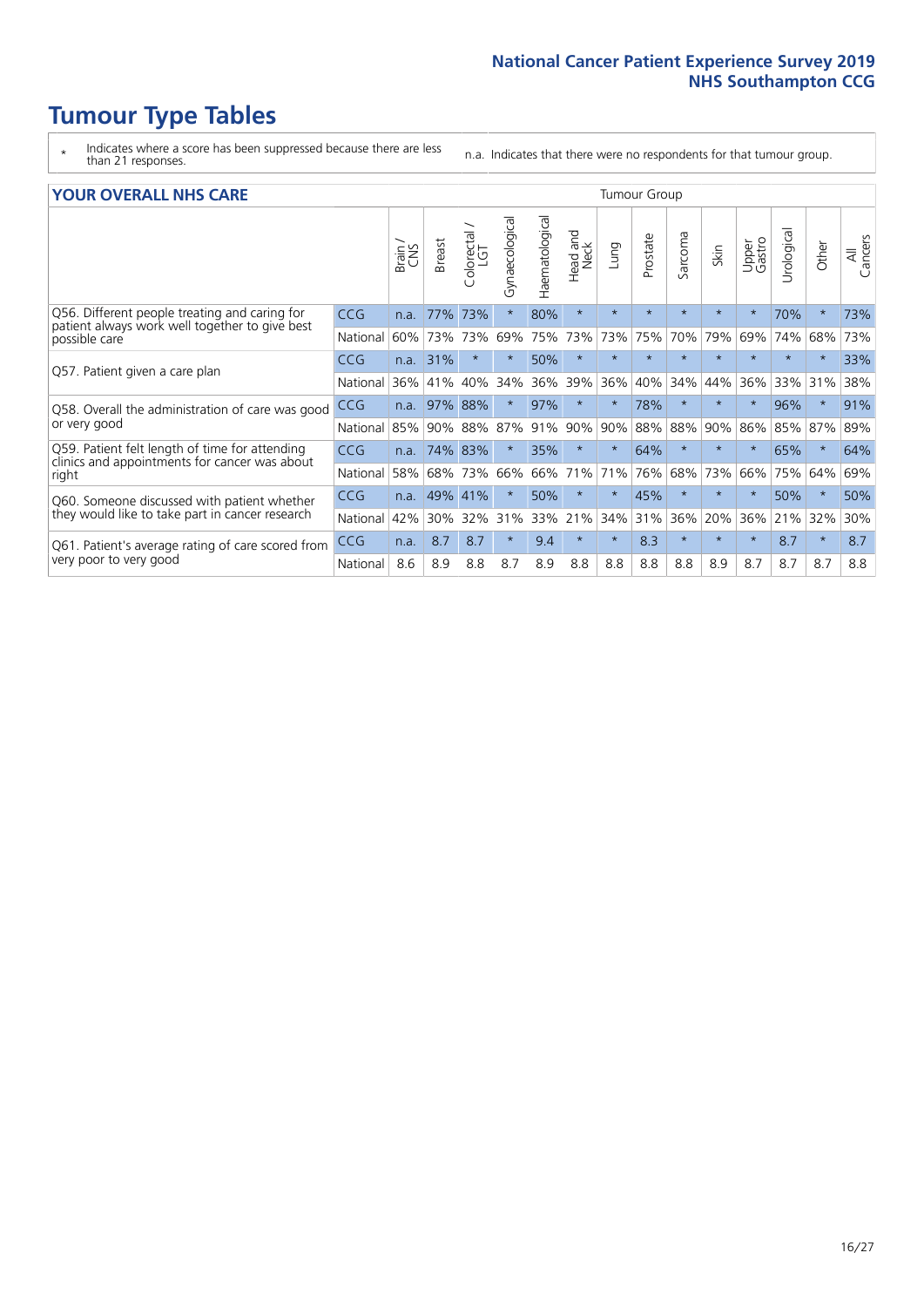### **Year on Year Charts**





#### **DIAGNOSTIC TESTS**





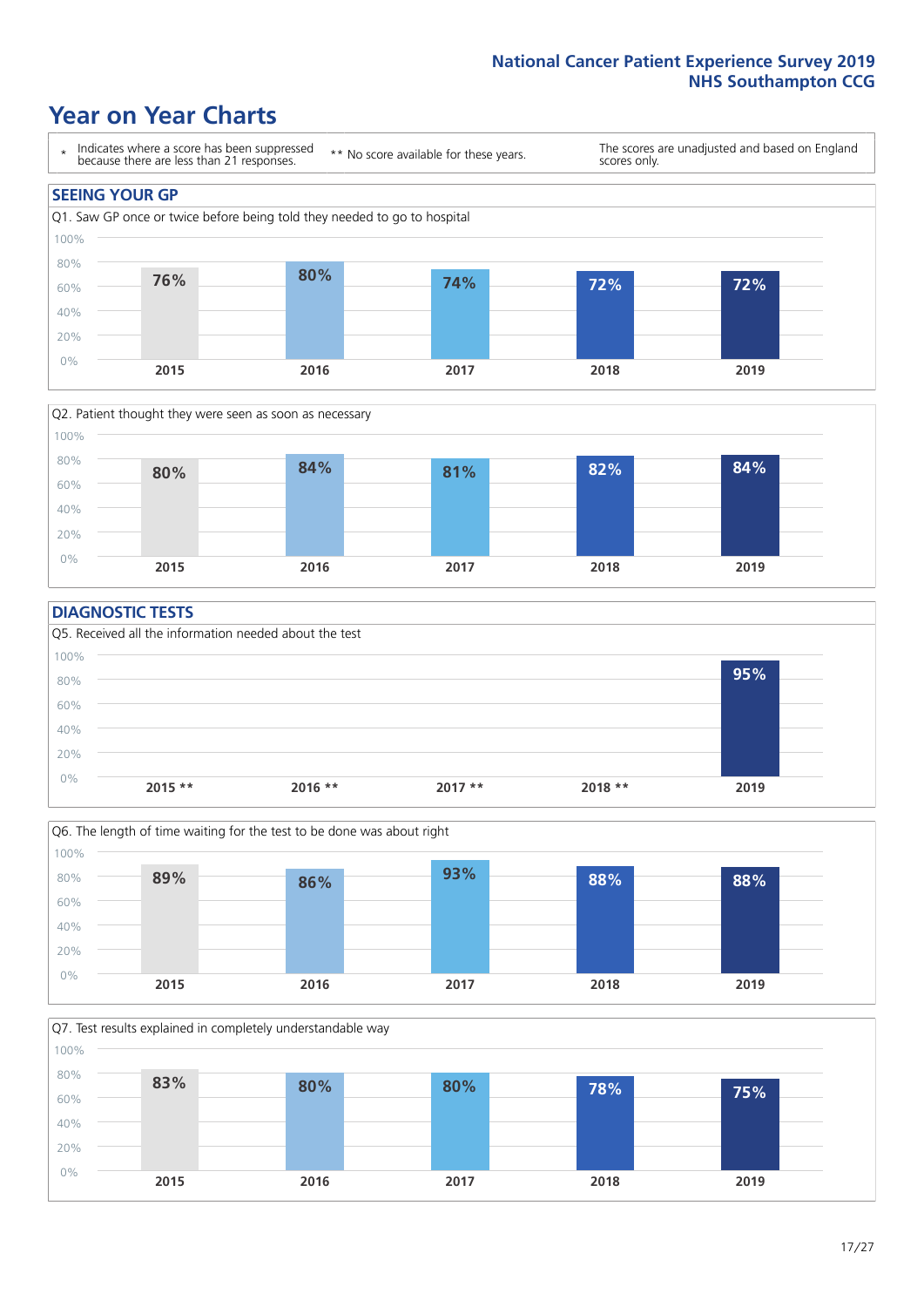### **Year on Year Charts**

\* Indicates where a score has been suppressed because there are less than 21 responses.

\*\* No score available for these years.

The scores are unadjusted and based on England scores only.









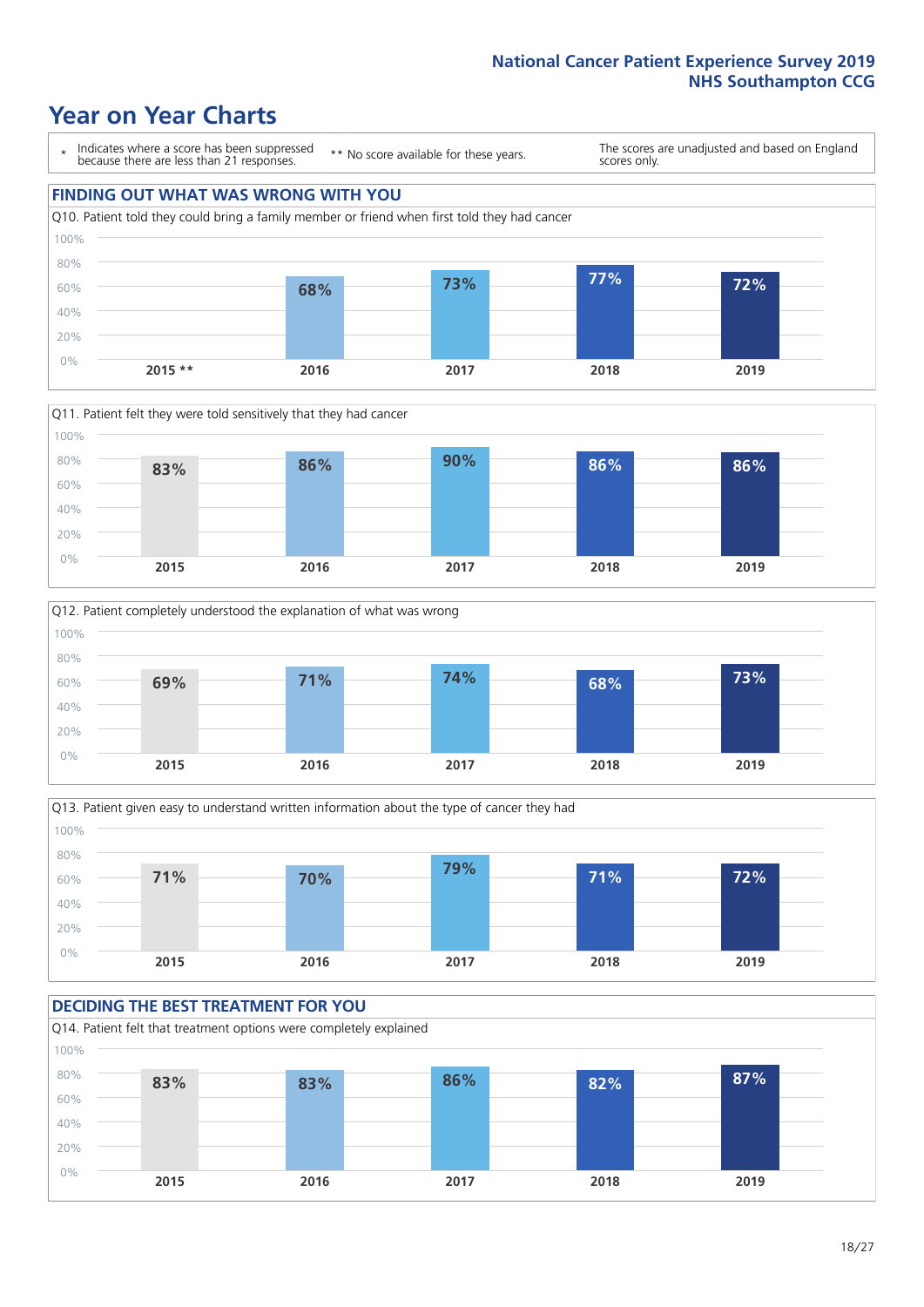### **Year on Year Charts**







Q18. Patient definitely involved as much as they wanted in decisions about care and treatment  $0%$ 20% 40% 60% 80% 100% **2015 \*\* 2016 \*\* 2017 \*\* 2018 \*\* 2019 79%**

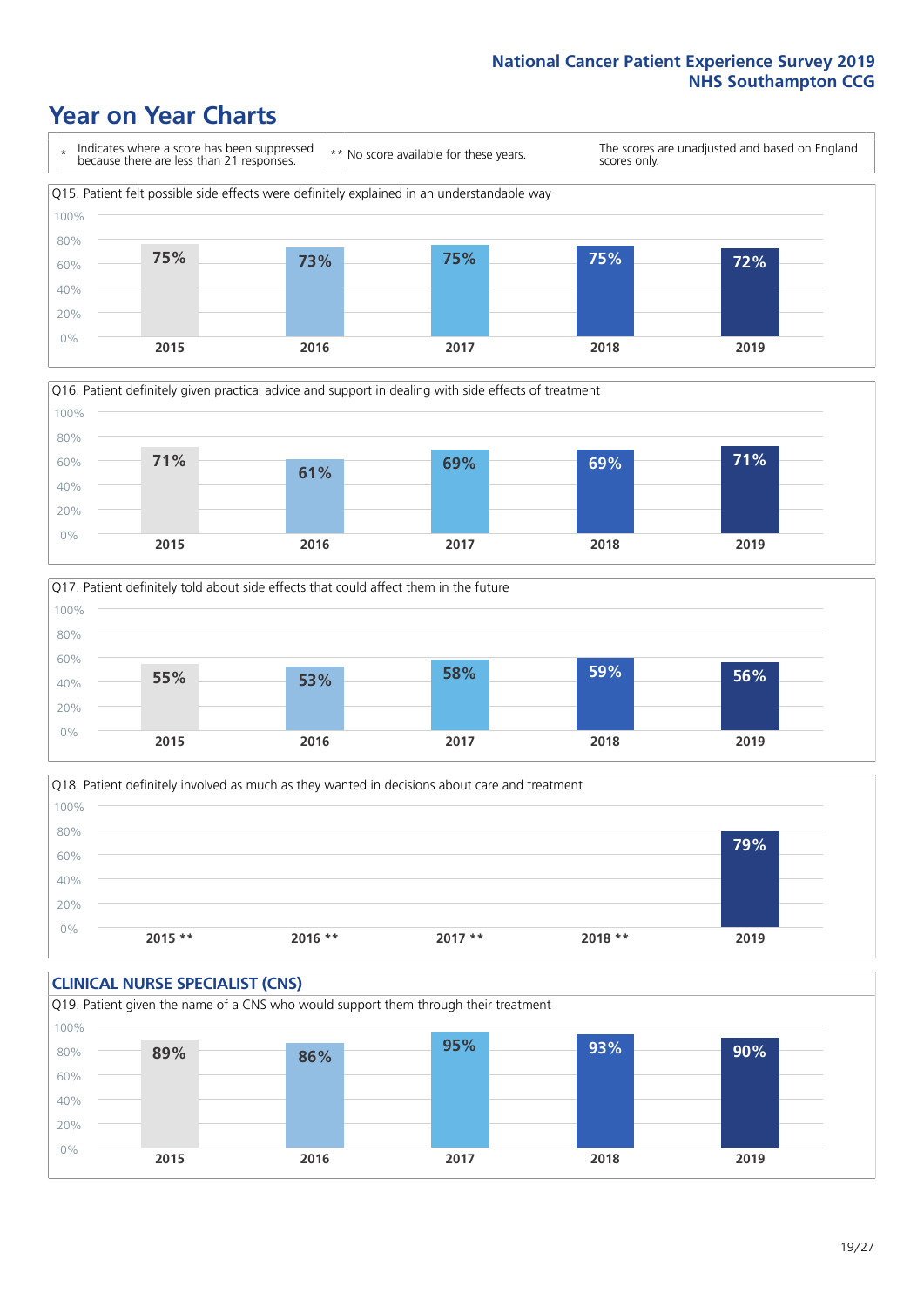### **Year on Year Charts**









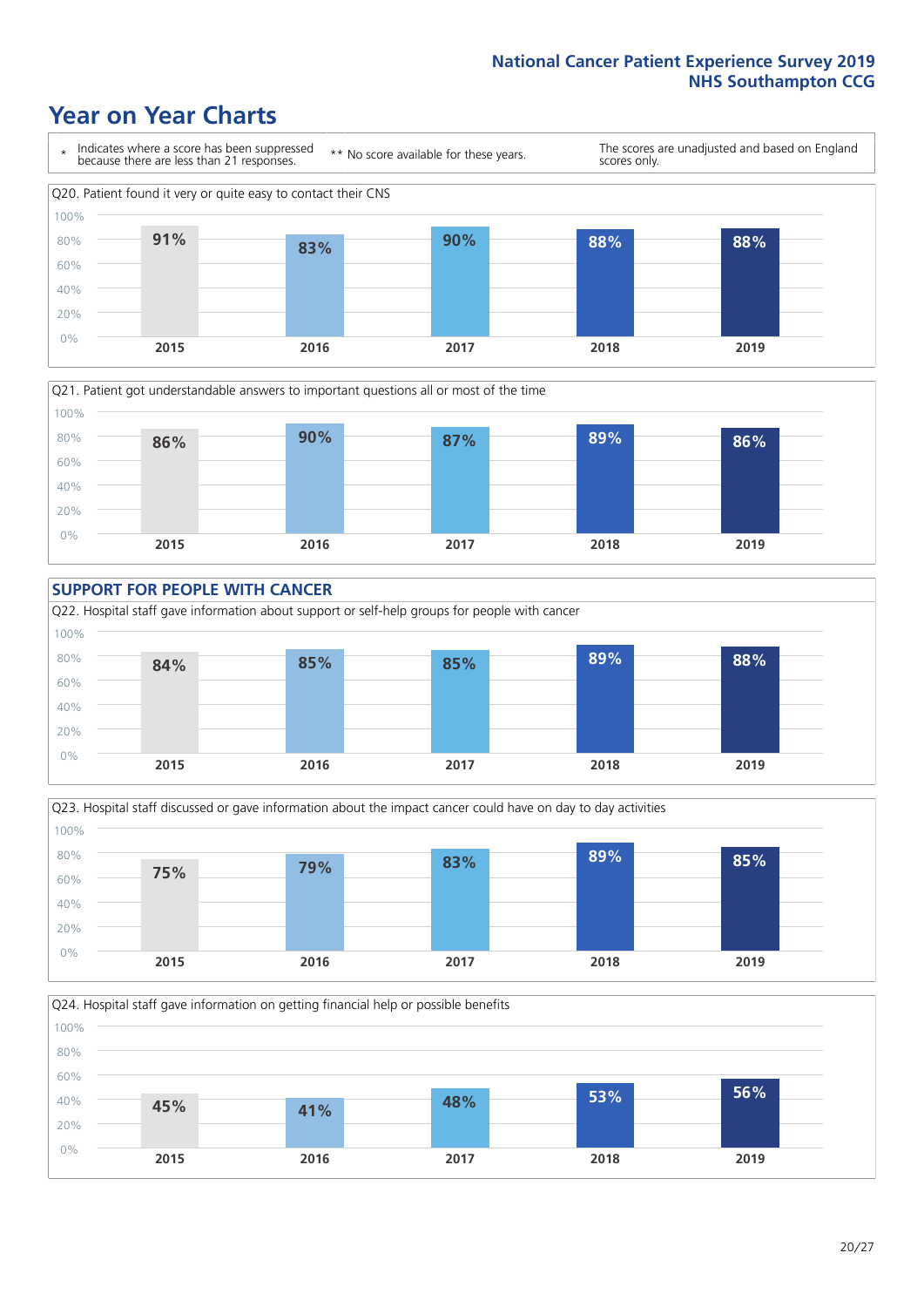### **Year on Year Charts**



#### **OPERATIONS**





#### **HOSPITAL CARE AS AN INPATIENT** Q30. Hospital staff didn't talk in front of patient as if patient wasn't there 0% 20% 40% 60% 80% 100% **2015 \*\* 2016 \*\* 2017 \*\* 2018 \*\* 2019 83%**

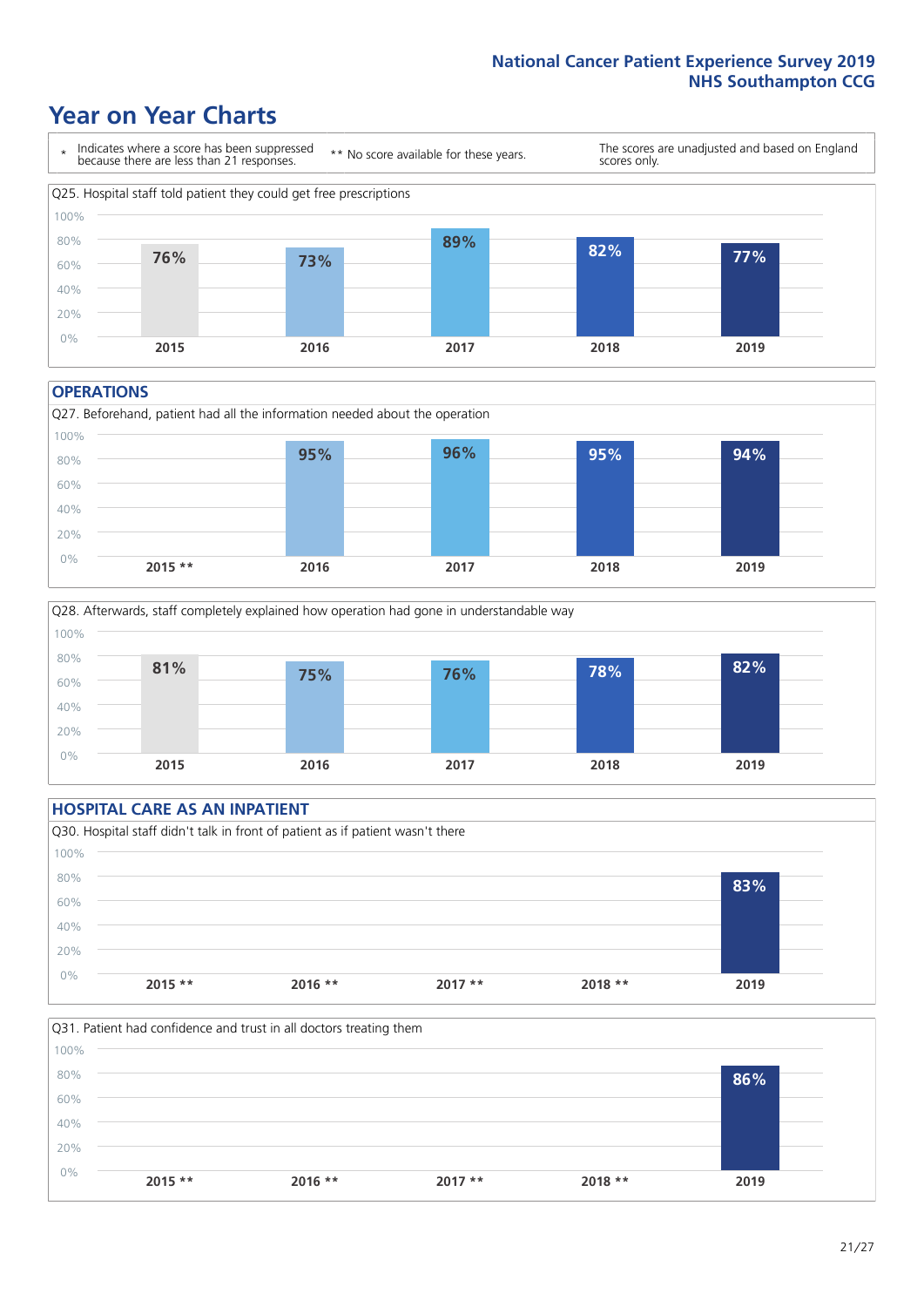### **Year on Year Charts**









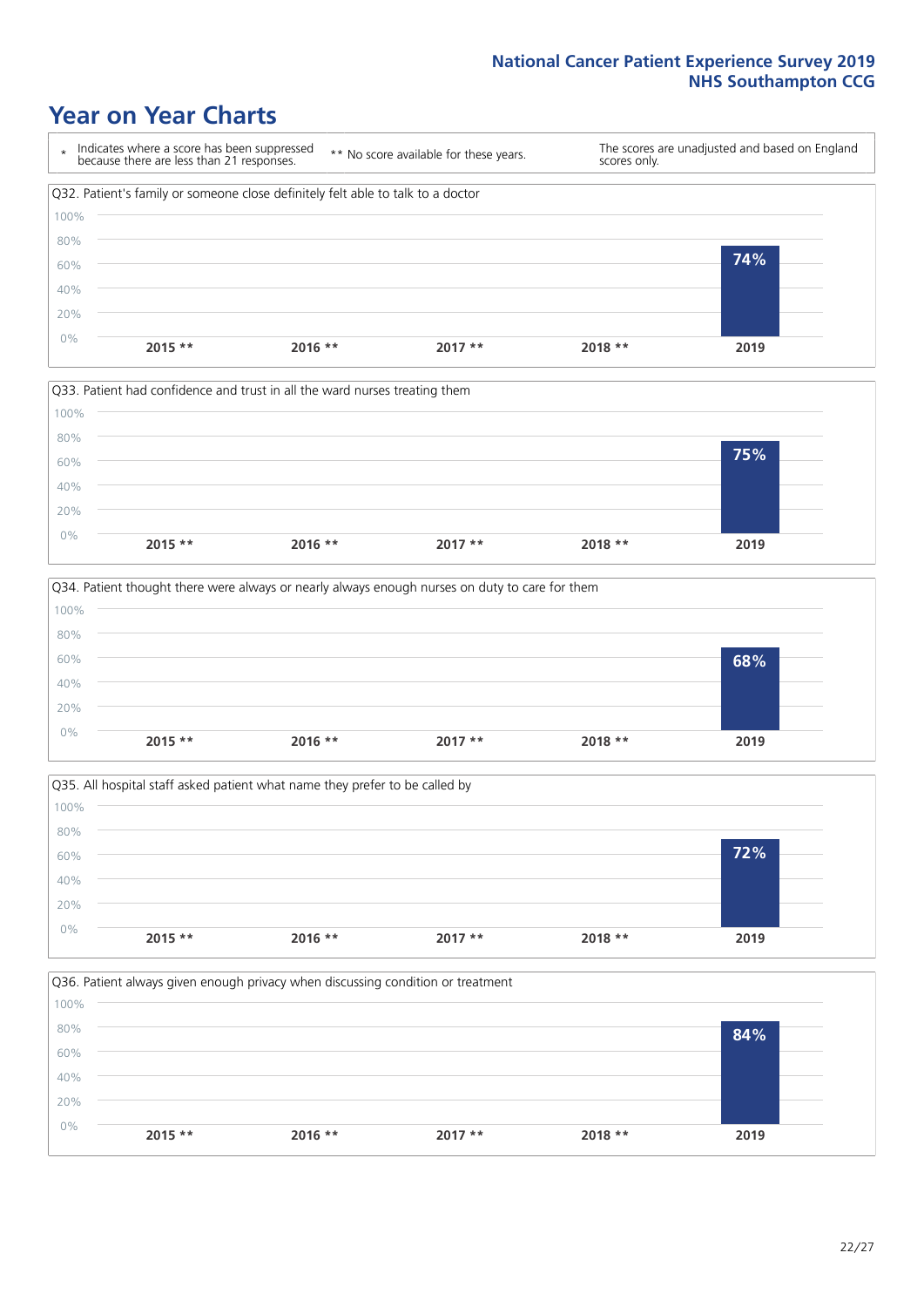### **Year on Year Charts**

\* Indicates where a score has been suppressed because there are less than 21 responses. \*\* No score available for these years. The scores are unadjusted and based on England scores only. Q37. Patient definitely found hospital staff to discuss worries or fears during their inpatient visit 0% 20% 40% 60% 80% 100% **2015 \*\* 2016 \*\* 2017 \*\* 2018 \*\* 2019 41%**







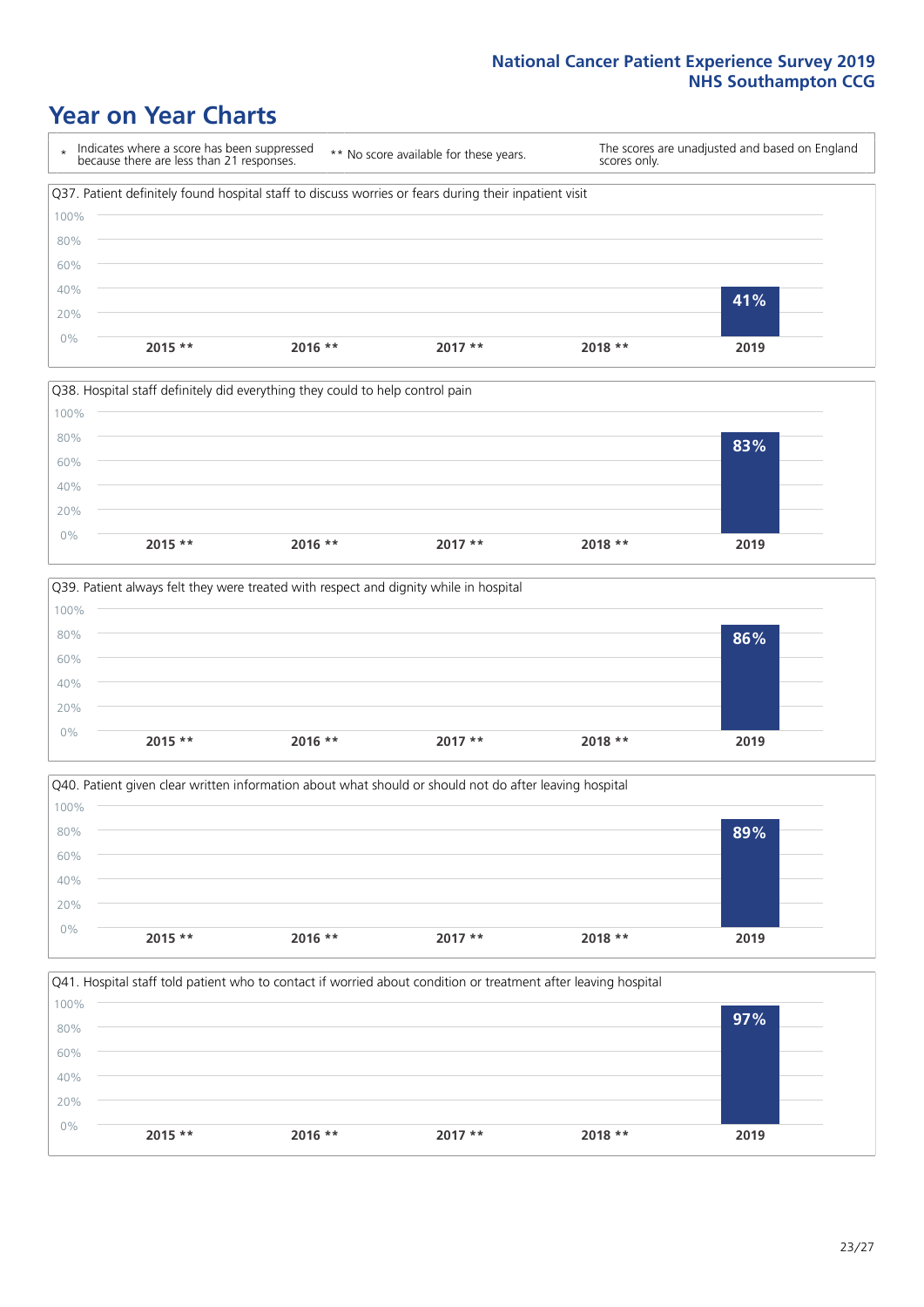### **Year on Year Charts**

\* Indicates where a score has been suppressed because there are less than 21 responses.

\*\* No score available for these years.

The scores are unadjusted and based on England scores only.

#### **HOSPITAL CARE AS A DAY PATIENT / OUTPATIENT**









Q49. Beforehand patient completely had all information needed about chemotherapy treatment 100%

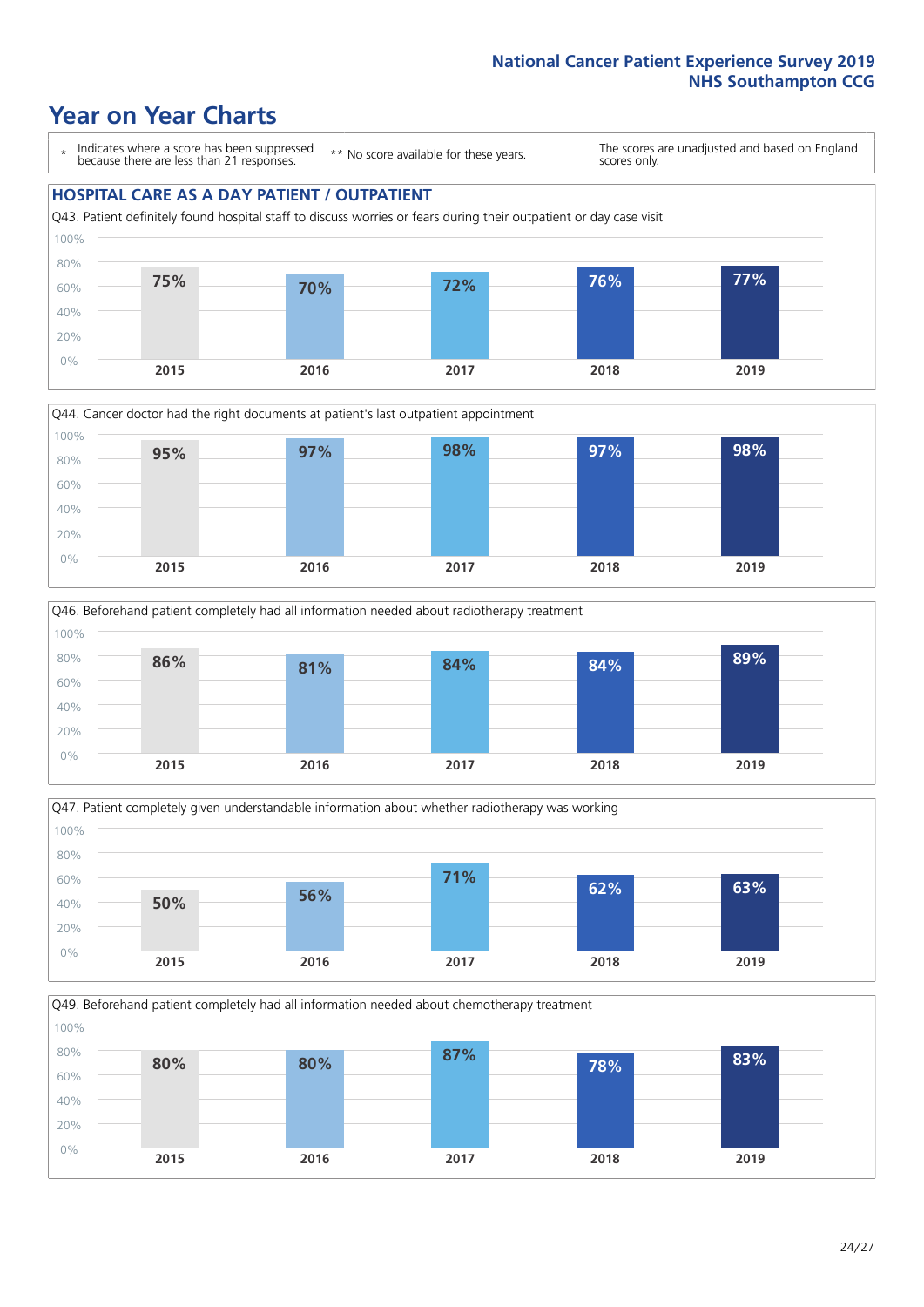### **Year on Year Charts**

\* Indicates where a score has been suppressed because there are less than 21 responses. \*\* No score available for these years. The scores are unadjusted and based on England scores only. Q50. Patient given enough information about whether chemotherapy was working in a completely understandable way 0% 20% 40% 60% 80% 100% **2015 2016 2017 2018 2019 65% 63% 76% 70% 74%**

#### **HOME CARE AND SUPPORT**







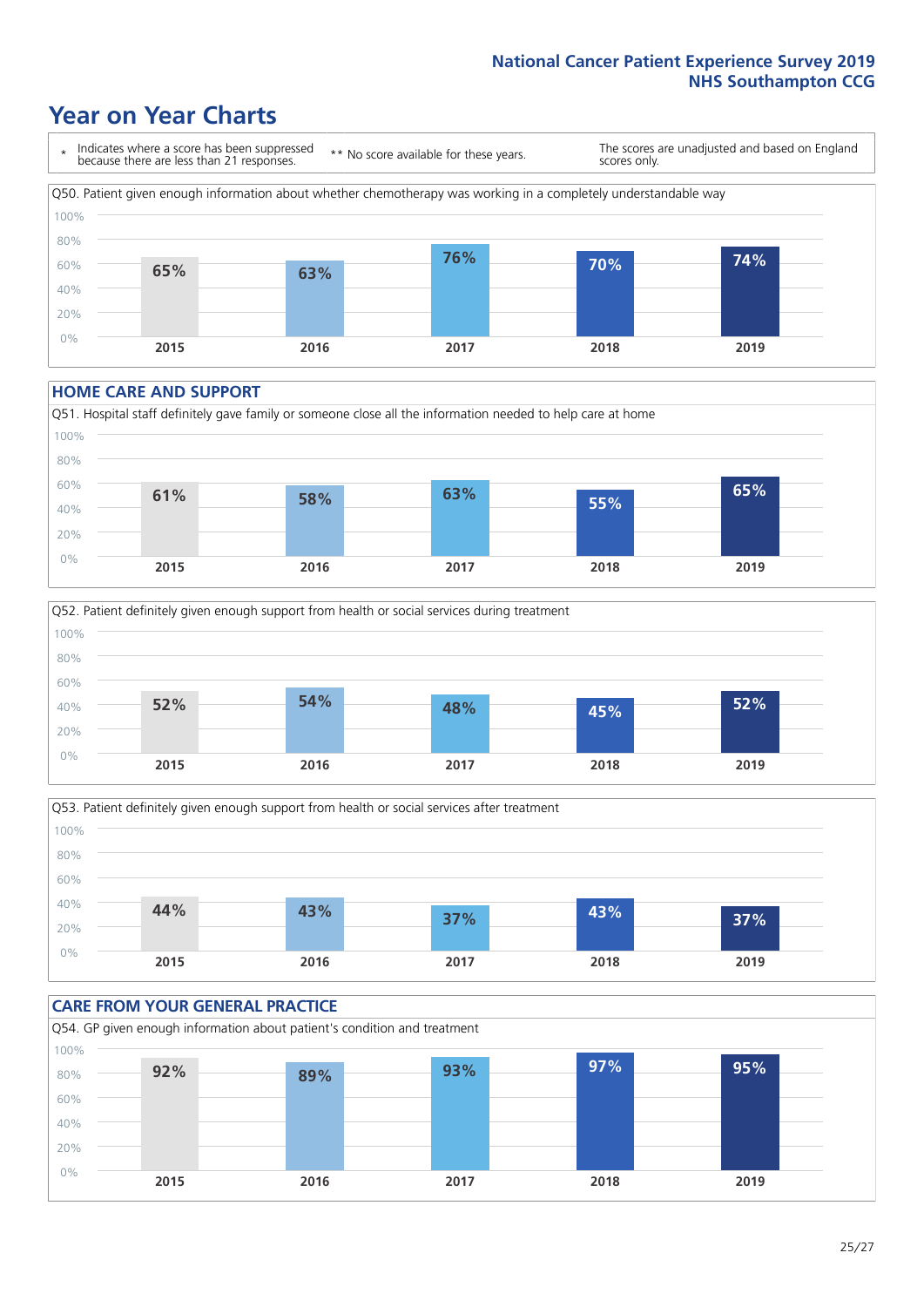### **Year on Year Charts**

\* Indicates where a score has been suppressed because there are less than 21 responses.

\*\* No score available for these years.

The scores are unadjusted and based on England scores only.



#### **YOUR OVERALL NHS CARE**







Q59. Patient felt length of time for attending clinics and appointments for cancer was about right